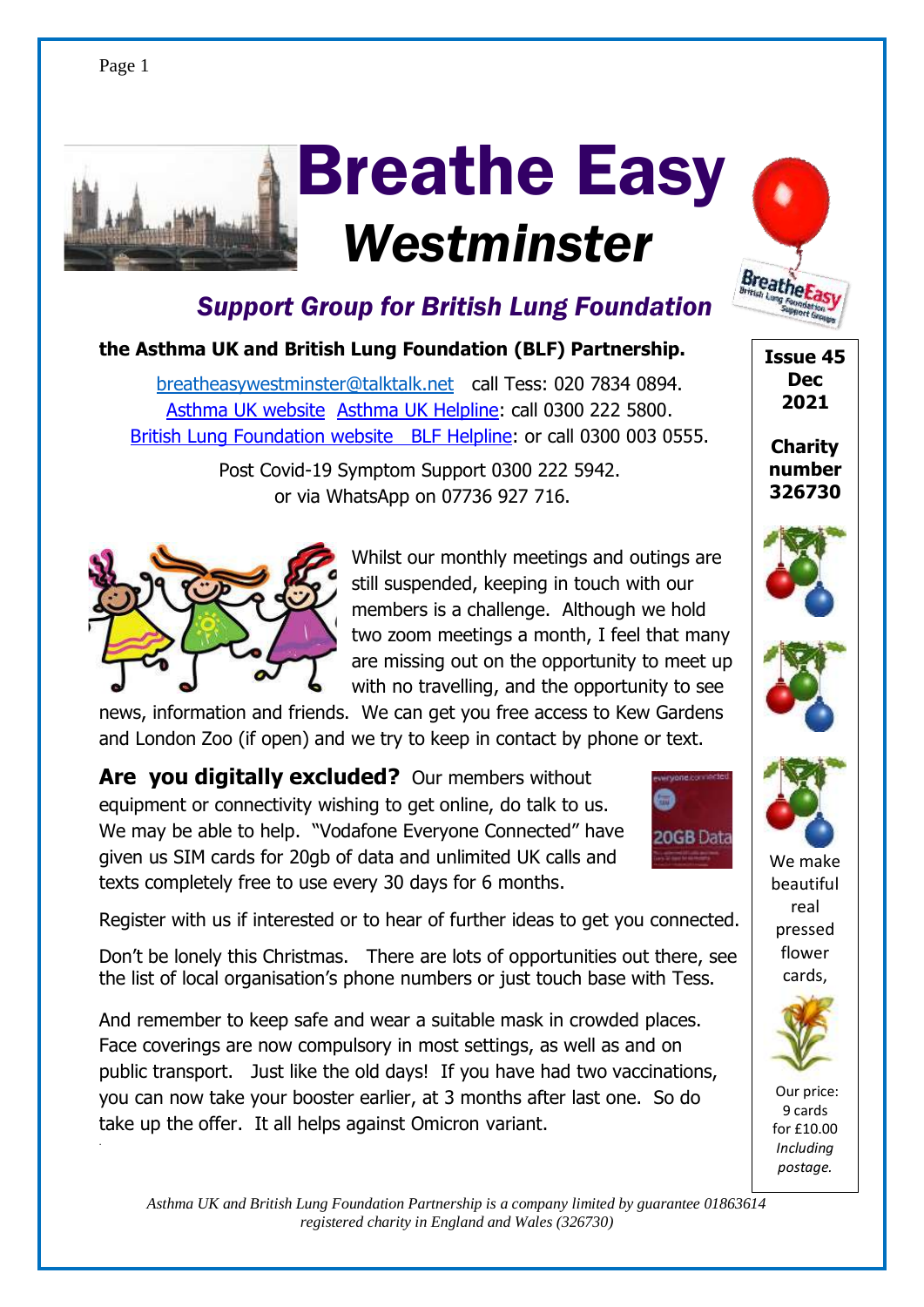

### **Do you regularly use Lateral Flow Testing?**

You may feel protected by your vaccination, but it still means that you can catch it, (though with nasty but milder symptoms)and still transmit it to the more vulnerable without even knowing it. These test kits are free and can be obtained in pharmacies or by dialing 119 for a posted test kit

and further information on testing. If positive, isolate and check with a PCR test ordered through 119 or [https://www.gov.uk/get-coronavirus-test.](https://www.gov.uk/get-coronavirus-test)

And don't forget, most pharmacies, where you get your prescriptions, can also administer the flu jab or your covid-19 booster.

Another point is to keep a record available of your NHS number, this is shown on the top of your prescription and clinical letters.

### **"No Internet, Only Phone"**

Did you know you can join our Zoom meetings **just by phone.** Text Tess on 0794 651 4380



[Westminster Contact Centre](https://www.westminster.gov.uk/about-council/contact-us) may be able to help on 020 7641 1444.

[Benefits](https://www.westminster.gov.uk/benefits) 0800 072 0042

[Age UK Westminster](https://www.ageuk.org.uk/westminster/) 020 3004 5610, offers advice and assistance.

[Abbey Community Centre](https://www.theabbeycentre.org.uk/community/) [020 7222 0303,](tel:02072220303) has lots of local support and fun.

[Open Age](https://www.openage.org.uk/south-westminster) (South Westminster) activities and advice 020 4516 9969

[Open Age](https://www.openage.org.uk/north-westminster) (North, St Charles) activities and advice 0204 516 9978

[Penfold Hub](https://www.nhg.org.uk/penfold/) guide to support pathways. 020 3815 0033

[Westminster Citizens Advice Bureau.](https://www.westminstercab.org.uk/) 0808 278 7834

[Westminster Libraries](https://us17.campaign-archive.com/?u=f3f2a91134cf0f85a3b2dbb34&id=37fafe4538) at Home Service 020 7641 5405



### **Holiday check list**

- Keep warm
- Avoid catching flu or colds
- Drink plenty of fluid
- Keep active, even just a little walking
- Ensure you have flu and booster vaccination,
- Ensure you have your all your medications
- Touch base with a friend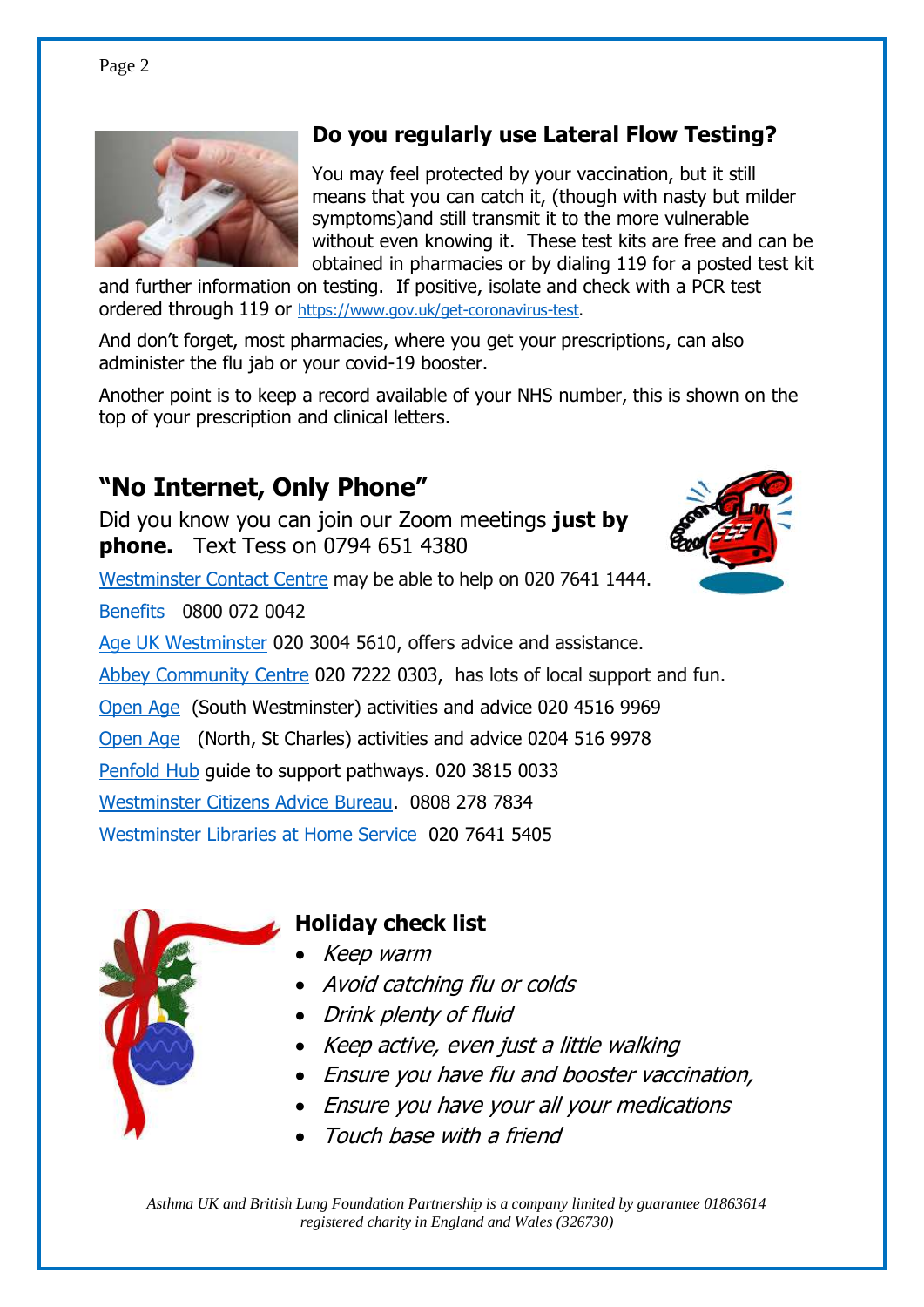### **Joining the digital world has many advantages**,



such as ordering repeat presciptions online, having a remote consultation with your doctor or consultant, emailing and linking with friends. Now you can register for our free Breathe Easy membership direct

online, which will also enable you to receive over 30 pages of this newsletter digitally with multiple links, deep diving into information and other services.

#### **Our Past and Future zooms**



It is exactly a year since we started our twice monthly zoom meetings. As well as having fun seeing and chatting with friends, we have had sessions with talks by Health Share, Age Uk, Penfold hub and Citizens Advice services, pollution and Buteyeko breathing. We also had a brilliant asthma nurse, a service for free advice and ideas to cut down your energy

costs. And that's only a sample.

In the New Year we plan a discussion about fake news and myth busting, a virtual talk and tour of the Wallace Collection, Dr Kemp on anxiety and introduction on the importance of understanding microbiotic resistance (AMR) and that's just a start.



#### **Derek's International Breathe Easy**

His zoom meetings are every Wednesday with members from all over the world.



They also will be having a continuation of Monday singing for lung health from 10th January through to 14th Feb inclusive. **Smiling is mandatory**. If you would like to join, please send him your email address and name so he can keep you informed of developments. [cummingsderek1@sky.com](mailto:cummingsderek1@sky.com)

This is followed by "Harmonica Monday's", from February 21 as this is shown scientifically to dramatically improve respiratory muscles, and therefore your ability to breathe. Joining this course will provide you with tons of reasons to smile with a great group. The teacher, Chris, will give a talk about the course at their January 5th zoom meeting. All meetings are 7pm UK time.

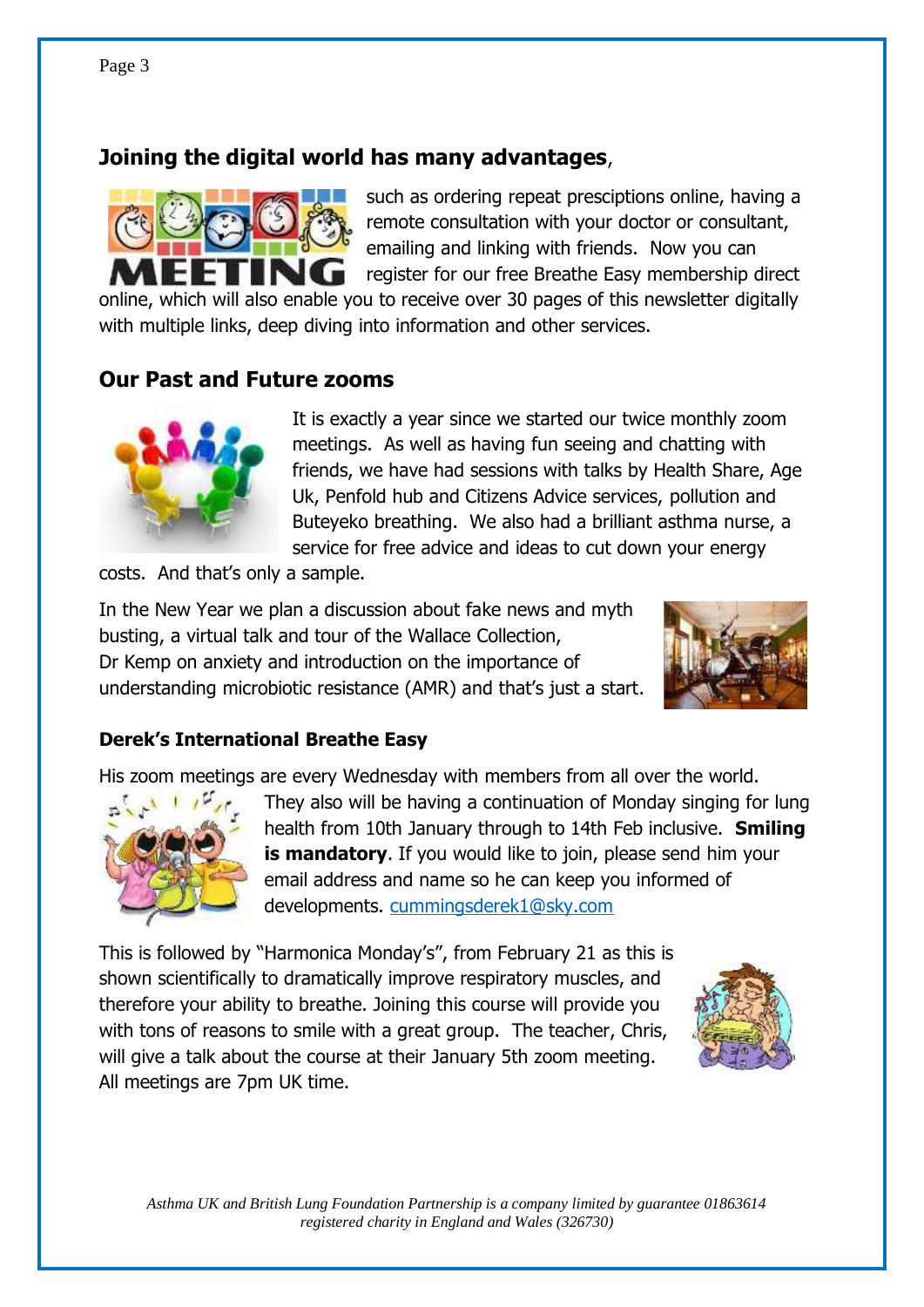

Have you got self-monitoring equipment at home? Thermometers and oximeters are suggested. Did you know is it is recommended to use a spacer with your *pressurised* "puffer" medication (requires a long slow intake of breath and some 'sing' if you breathe in too fast!) Most pressurised puffers are not eco-friendly,



but *powder* medications are more environmentally friendly, (requiring a short hard breathe in.)

If your GP moves you to an eco-friendlier medication, do try it out, he will help you to find the one that works for you. And remember preventers, unlike relievers, should be used every day. Please take back all used inhalers to your pharmacy, they are required to accept them for incineration, even if they cannot yet re-cycle.

Again, we are asking you or family to save your printer cartridges which we can recycle for you through our collection box with Recyle4Charity asap. Don't put print cartridges or your used puffers in the bin.



#### **What are antimicrobials?**

Antimicrobials – including antibiotics, antivirals, antifungals and antiparasitics – are medicines used to prevent and treat infections in humans, animals, and plants.

#### **What is antimicrobial resistance?**

Antimicrobial Resistance (AMR) occurs when bacteria, viruses, fungi and parasites change over time and no longer respond to medicines making infections harder to treat and increasing the risk of disease spread, severe illness and even death.

### **Why is antimicrobial resistance a global concern?**

The emergence and spread of drug-resistant pathogens that have acquired new resistance mechanisms, leading to antimicrobial resistance, continues to threaten our ability to treat common infections.

Antibiotics do not work against viruses only against bacteria. The current **unnecessary** use on animals, in our food chain and for medical treatment needs an urgent attention to change. The development of new antibiotics is long waited for.

**Meanwhile calling out to you all. We need active members, hopefully experienced with** administration or linking with others, to help me in **running our group? We are patient run and** patient funded. Full mentoring provided.

[t.jelen@btinternet.com](mailto:t.jelen@btinternet.com) 0207 834 0894

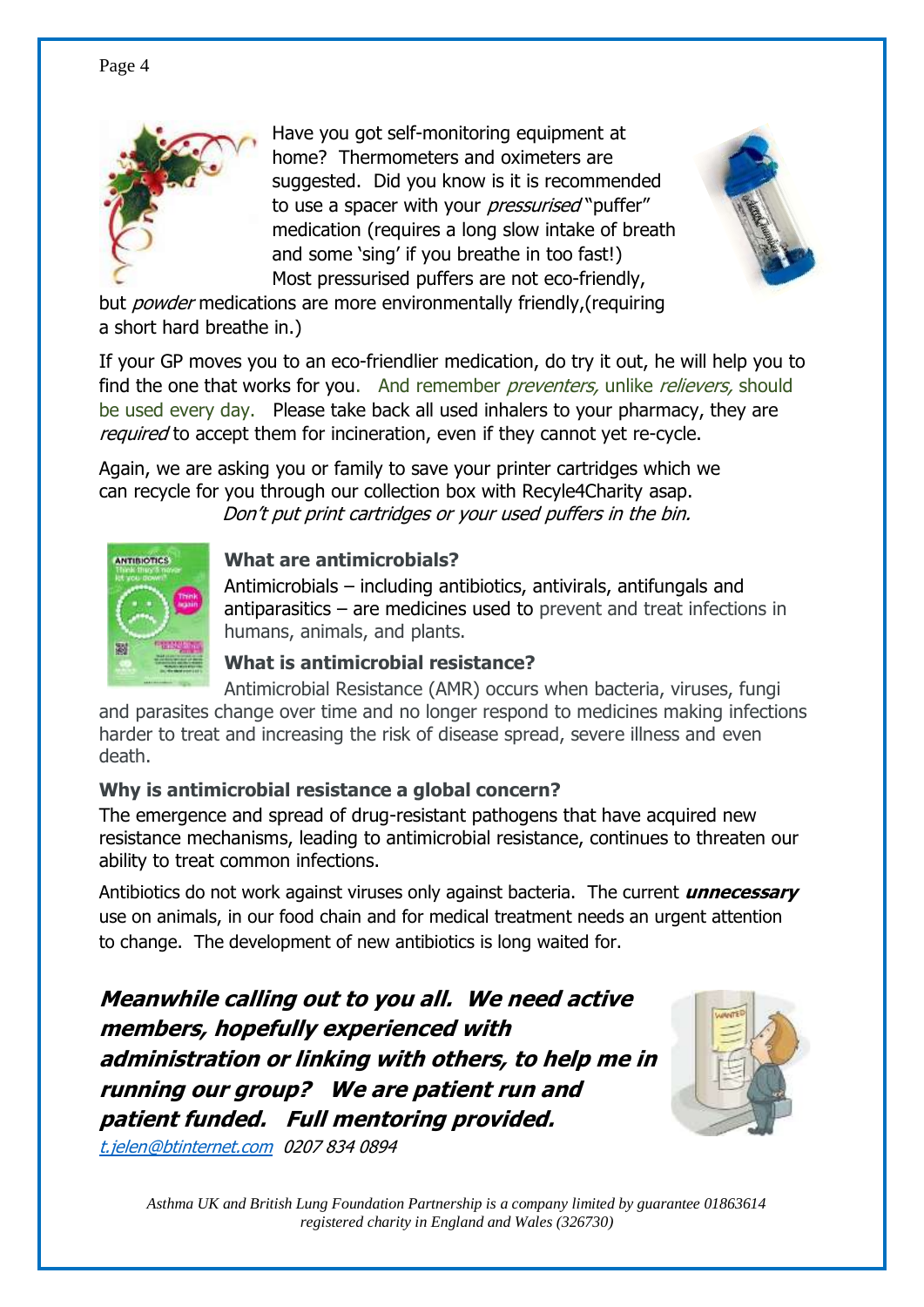This following digital part of the newsletter is full, with a multitude of links to open up to further information. (cntrl + click when hovering over a blue highlit field) It is **AMAZING** how much there is to do. There should be something to suit everyone.



Some of it is easy and some clinical. Be selective, choose to explore what appeals, search by the magnifying glass and then save looking at some links for another day.

There is lots to look at.

| <b>Patient Involvement &amp; research</b> | Page 6  |
|-------------------------------------------|---------|
| <b>Local Information</b>                  | Page 8  |
| <b>Opportunities</b>                      | Page 9  |
| <b>Breathing, Support &amp; Clinical</b>  | Page 14 |
| <b>Covid &amp; Vaccines,</b>              | Page 20 |
| <b>Our Planet &amp; Random Things</b>     | Page 22 |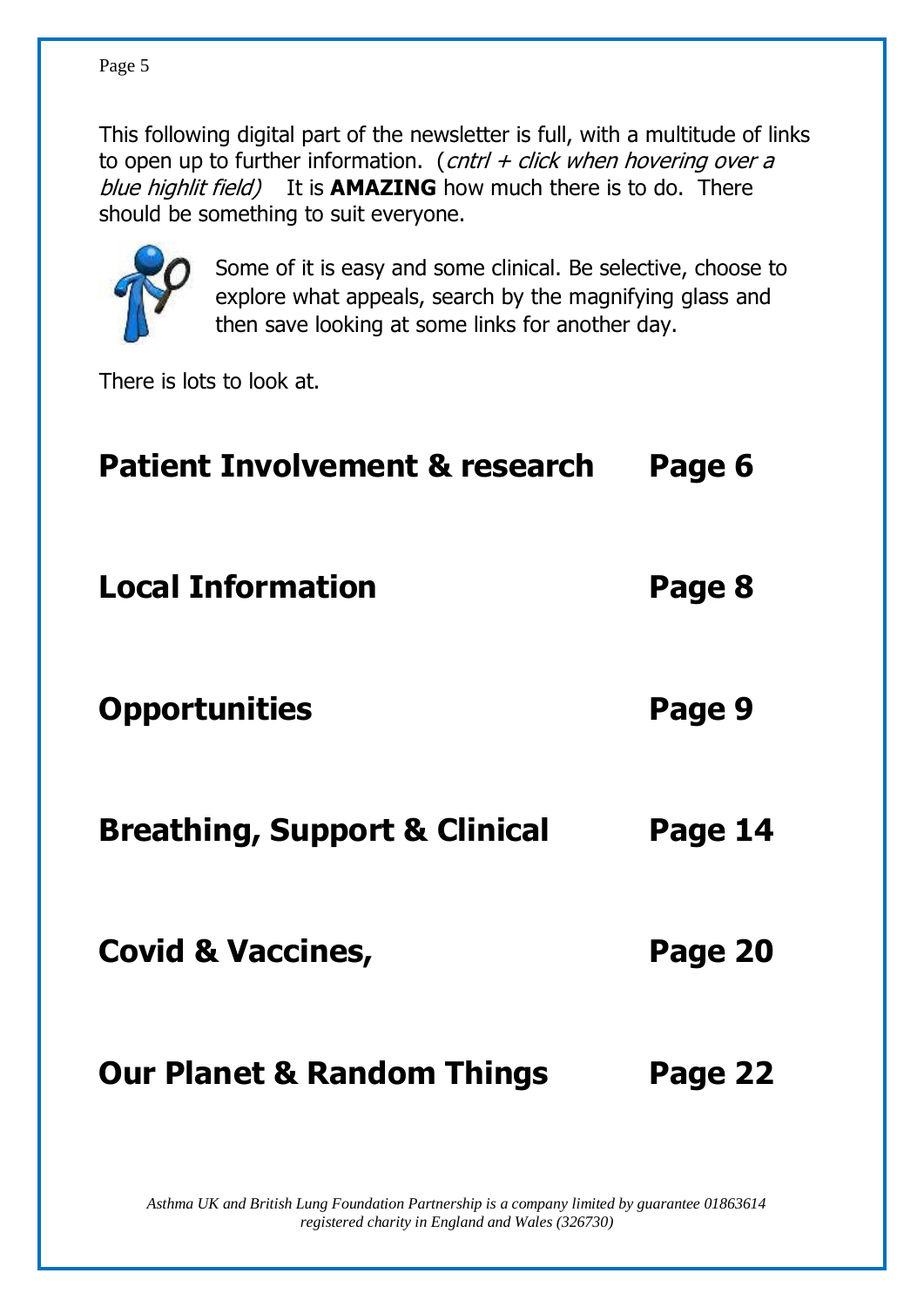# **Patient Involvement, Research**

**Called co-production by some...** 

In recent years, patient and public involvement (PPI) has moved to the forefront of research, as its potential to strengthen and ensure the focus is relevant has become far more realised. With a focus on performing



research "with" or "by" patients and members of the public, guidelines and tools have been created across the board. **[READ MORE.](https://nihr.us16.list-manage.com/track/click?u=8ac56a9ec9c9392935f5ffd3f&id=dc56976e6e&e=480f63b037)**



**The ZOE COVID** Study app is a not-for-profit initiative that was launched at the end of March 2020 to support vital COVID-19 research, the Kings study is the world's largest ongoing study of COVID-19 and is led by ZOE Co-Founder, Tim Spector. You can [register to report](https://covid.joinzoe.com/) on your symptoms, watch the amazing informative videos they produce, such as his talk [HERE](https://us13.campaign-archive.com/?u=48d605e2453cb0ad3892e077d&id=1ed107ecb5&e=863b631d55) , about why one if five won't get antibodies or watch his summary talk to the Royal Society

of Medicine [HERE.](https://www.youtube.com/watch?v=6kkO-xuGZMw)

In the meantime, head back to their [registration page](https://joinzoe.us13.list-manage.com/track/click?u=48d605e2453cb0ad3892e077d&id=153be25e87&e=863b631d55) to find out more about our speakers or click below to [watch our last webinar](https://joinzoe.us13.list-manage.com/track/click?u=48d605e2453cb0ad3892e077d&id=3502c63a2f&e=863b631d55) on vaccines and the immunosuppressants. And information on Omicron [HERE](https://joinzoe.com/learn/new-omicron-variant?utm_medium=email&utm_source=zoe_covid_study&utm_campaign=3_december_2021_GB%C2%A0) and [AGAIN.](https://www.youtube.com/watch?v=CsOG-6CfRgk)

Tim looks at a brand new COVID treatment called Molnupiravir. This is a pill with a real potential to help reduce deaths and hospitalisations in patients with COVID, with initial results from the trial looking very promising. He discusses the mechanism behind how it works, as well as what the limitations are for a treatment like this. To be noted is that there is not enough supply to treat enough people widely, and not thought to replace vaccination. [Tim's video discussing molnupiravir on YouTube](https://joinzoe.us13.list-manage.com/track/click?u=48d605e2453cb0ad3892e077d&id=e6a25a9116&e=863b631d55).



This newsletter, highlights many inspirational stories of involvement and participation from around the UK. This year the research community has continued its efforts to address the impact of COVID-19.

[Be a part of research](file:///C:/Users/Owner/Documents/Rehab%20&%20breatheasy/CHIMP%20newsletters/Be%20Part%20of%20Research%20(mailchi.mp))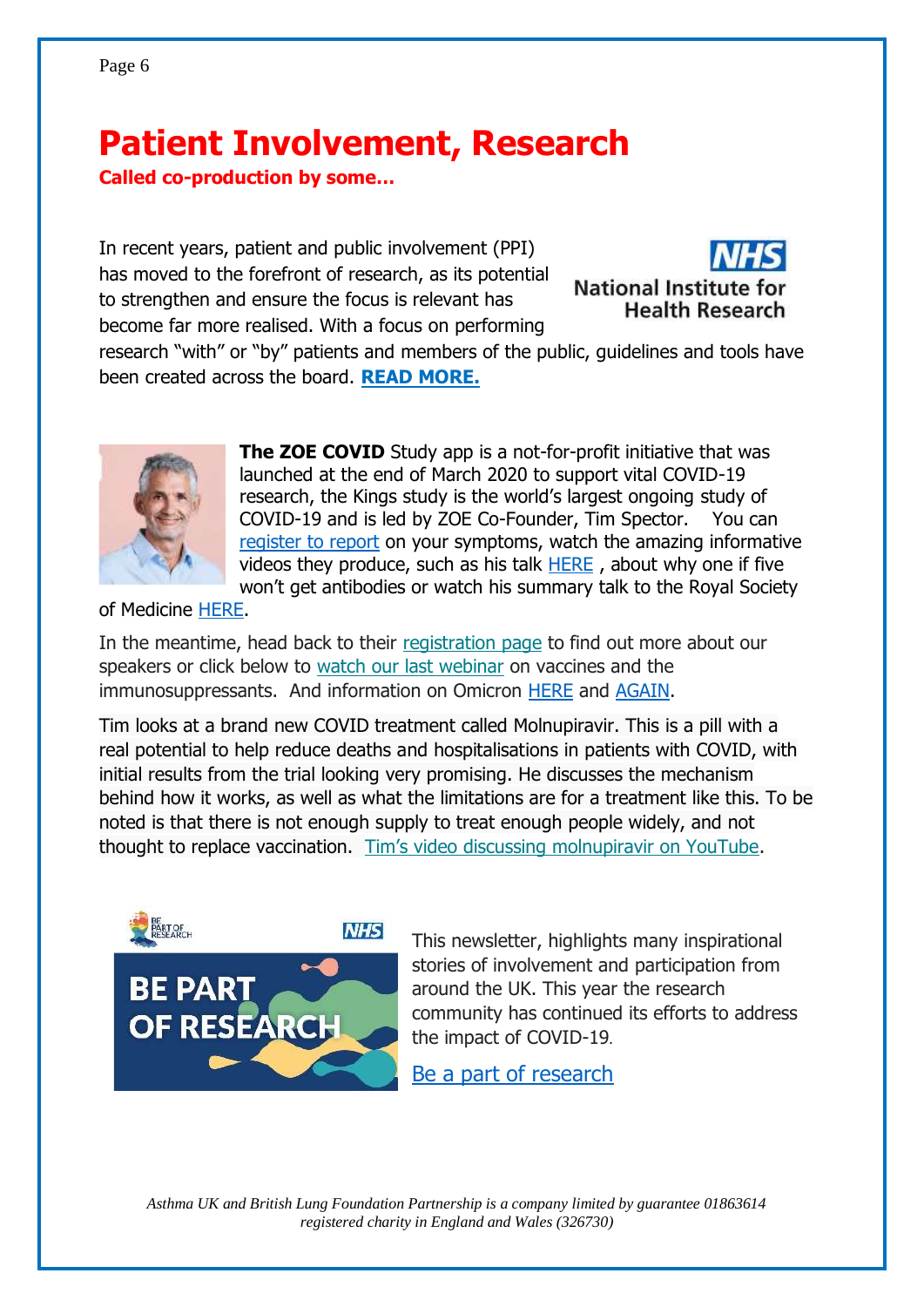

### **[European Patient Ambassador Programme](https://europeanlung.org/en/get-involved/european-patient-ambassador-programme-epap/)** Is a

free, online, self-learning programme that introduces patients and carers to some of the basic skills and knowledge needed to represent yourself and others

successfully. It is made up of eight different modules so you can choose those that interest you most and is available in English, Dutch, French, Italian, German and Spanish.

#### **Personalised Care: Peer Leadership Foundation –**

As the NHS moves towards a more personalised health and care system, it's important for people to have a clear idea of what this new, more targeted approach to health and care means for them. [Register HERE](https://www.futurelearn.com/info/courses/peer-leadership-foundation-step-1/0/steps/111995)



**Taskforce for** The Taskforce for Lung Health is a unique **collaboration between experts in lung health**, including patients, health care professionals and

academics. This is our call for action to decision makers to take steps now, without delay, to improve lung health in England by implementing the Taskforce's recommendations.

Sign up for BLF Task Force for Lung Health [HERE](https://hello.blf.org.uk/page/54527/subscribe/1?_ga=2.148835191.1940711418.1599553078-861334300.1581352237)

### **COPD and Physical Activity – Research Opportunity**

Improving your physical activity is one of the best things you can do for your health, and it is never too late to start!

At the National Heart and Lung Institute (NHLI) we are currently investigating new ways of measuring and improving physical activity and mobility in people with Chronic Obstructive Pulmonary Disease (COPD). No matter what level your current activity is, we would appreciate your help in our research.



**Royal Brompton** & Harefield **NHS Foundation Trust** 

If you are interested in participating, or for further information about these studies at the **NHLI and Royal Brompton Hospital**, please contact Alexis Perkins at [A.Perkins@rbht.nhs.uk,](mailto:A.Perkins@rbht.nhs.uk) or call 0330 128 8121 Ext 84152/84151. You can also follow our NHLI Respiratory Research Facebook page @NHLIRespRes for the latest research updates.

**Mobilise-D Clinical Validation Study – Research Opportunity** We are looking for adults with COPD to participate in this study which is developing a new way of measuring mobility. Please follow the link below to download more information: [https://www.icloud.com/iclouddrive/0IypXyA\\_SjCoC2Z3DzxF1N5Dg](https://www.icloud.com/iclouddrive/0IypXyA_SjCoC2Z3DzxF1N5Dg)

How to become a member of RB&H and receive their newsletter **[HERE](https://www.rbht.nhs.uk/about-us/become-a-member/connect-newsletter)**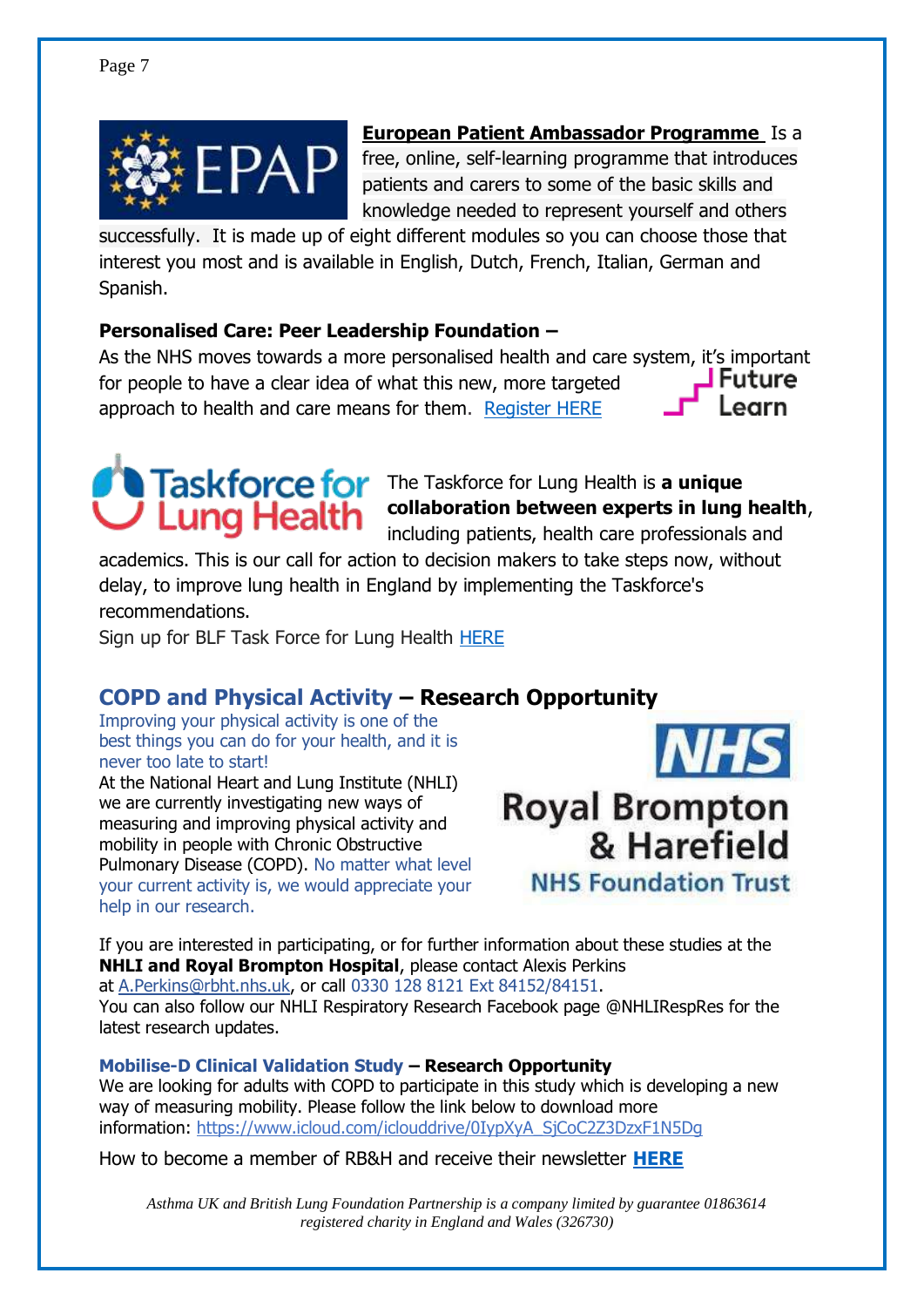# **LOCAL INFORMATION**

BELOW are links to the main local organisation support groups and some of their current offerings. Do join their mailing list to keep in the loop. They all have an amazing multitude of offers for Westminster residents. Ĭ

- Age UK events
- [Open Age Christmas events](file:///C:/Users/Owner/Documents/Rehab%20&%20breatheasy/CHIMP%20newsletters/•%09https:/mcusercontent.com/639172a06f0f84c7ab364a77e/files/3da45350-0948-ce61-415c-cbb884b58ef5/Christmas_2021_activities_programme.01.pdf)
- [Abbey Centre bulletin](https://mailchi.mp/29ed7e8cb640/abbey-centre-bulletin-14-december-10136514?e=3c98352454)
- [Westminster Libraries](https://mailchi.mp/westminster/your-westminster-library-news-events-13417090?e=48b9bac0d0)
- [My Westminster Updates](https://mailchi.mp/westminster.gov.uk/5nov2021-148130?e=81dde5b4cc)



For those of you that are musicians or singers, do have a look at Gisella' newsletter and invitations. She is a professional and interesting musician with a lovely sense of being.



Book a free collection of your unwanted clothes. with traid.org.uk/collections [https://traid.org.uk/clothes-donations/book](https://traid.org.uk/clothes-donations/book-a-collection/)[a-collection/](https://traid.org.uk/clothes-donations/book-a-collection/) or call: 0208 733 2595.



**Report it** is an online tool that also allows you to report a number different types of issue directly to the Council ranging from planning breaches to food safety as well as waste management. Report an issue **[HERE.](https://email.westminsterconservatives.com/54JR-FYJD-2DUVS6-BPHQ5-1/c.aspx)**

The Council is also offering advice links to help with rising energy costs **[HERE](http://www.westminster.gov.uk/help-and-support-rising-energy-costs)** which includes the great free support offered by [Green Doctors](https://london.greendoctors.org.uk/) (0300 365 3005) And **[HERE](https://mailchi.mp/westminster/winter-2021-recycling-news?e=2d228f32a3)** for their December recycling news

And even more help like handy person" support**.** Westminster residents aged over 60, or in receipt of disability benefit, can request free help from a handyperson. The service covers minor works to a home. It does not cover gardening, plumbing or decorating. It is not an emergency service,. Handyperson Service. 020 7641 8959 or email: [hia@westminster.gov.uk](mailto:hia@westminster.gov.uk)

There are ways to be involved in climate emergency **[HERE](file:///C:/Users/Owner/Documents/Rehab%20&%20breatheasy/CHIMP%20newsletters/Climate%20emergency%20|%20Westminster%20City%20Council)** and Winter advice **[HERE](Staying%20safe%20in%20Westminster%20this%20winter%20(mailchi.mp))**

Their ["Cash First Referral leaflet",](https://uploads.strikinglycdn.com/files/a0336b34-4157-4a84-940c-938d7491a487/Westminster%20Leaflet.pdf?id=3718307) is to be used by residents and colleagues as a resource across Westminster**.** The idea is that it's about income first, above emergency food aid, helping someone to maximise their income before the person ends up at a food bank – to keep food banks as a last resort. This cash first referral leaflet is [now available online](http://www.foodaidnetwork.org.uk/cash-first-leaflets) in English and Arabic..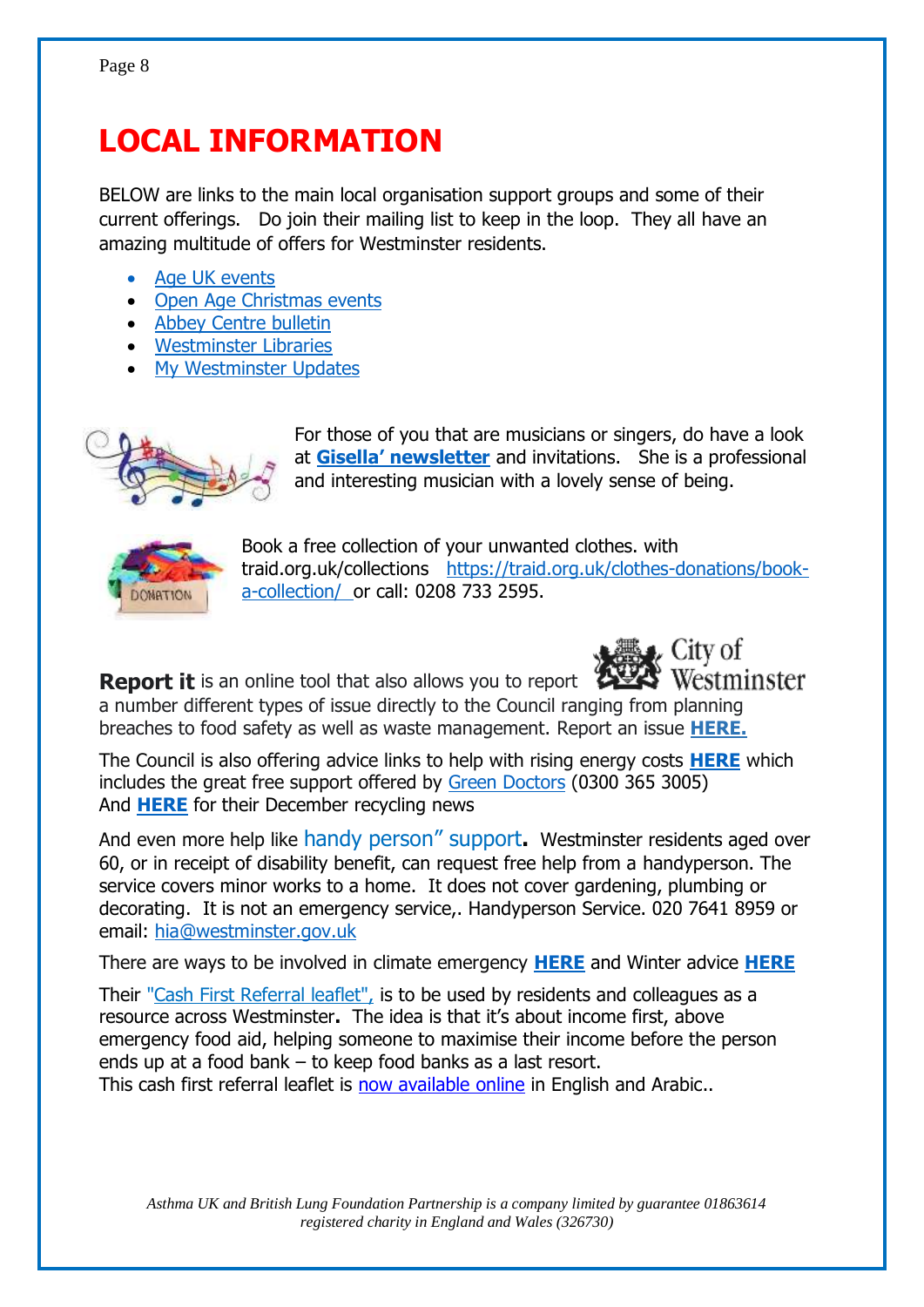

Here is **[Westminster](file:///C:/Users/Owner/Documents/Rehab%20&%20breatheasy/CHIMP%20newsletters/Homepage%20-%20Westminster%20Labour%20Councillors%20-%20Westminster%20Labour) Labour's website** where you can find out what they are doing with the Council. There's also news about your area and the issues your local Labour Councillors are taking up on behalf of residents.

**[Nickie Aitkin and team](https://news.nickieaiken.org.uk/54JR-GSQ5-FB5367B5EBD6029B2DUVS6416C01FE6399AEC6/cr.aspx)** are always available to support people living and working in the Two Cities who need help and support. The latest Government advice is available **[here.](https://news.nickieaiken.org.uk/54JR-GSQ5-2DUVS6-CF0VG-1/c.aspx)** Please do not hesitate to call **020 7139 5125** or **[email he](mailto:nickie.aiken.mp@parliament.uk)**r if you think she can help in any way. She hopefully will be



continuing to hold both in-person and virtual surgery appointments for more complex matters.

# **OPPORTUNITIES**

Have your say… **about online GP services**, Online GP consultation services make



accessing your GP and surgery easier. **Health Watch** want to improve these services across NW London and to do this they need to know how they've been working for you so far. Which parts of the service are important to you, what doesn't work well and how can they make things better? Complete and share our survey now: [bit.ly/nwlsurvey](https://secure.membra.co.uk/EmailTracker105/Link.ashx?id=6d269fc4-acb4-40c5-88e4-94ebb61f3459&c=231&m=P00003882&o=0&k=0D64DE0DxDD&u=https://healthwatchhillingdon.org.uk/OC) the closing date is **Wednesday 5 January 2022**.

**Pharmaceutical companies MUST fund medicine packet recycling programmes.**" Can you help by signing this petition? Our goal is to reach 150,000 signatures and we need more support. You can read more and sign the petition here:<https://chng.it/pYcGwrw9pR>





**The Fire Brigade** do incredible work to keep us safe all year round, and a smoke alarm in your property can save lives. If you don't have one, I would urge you to get one as soon as possible. Haven't checked to see if yours is working recently? Now's the perfect time!

**[Get a Home Fire Safety](https://news.nickieaiken.org.uk/54JR-GCU2-2DUVS6-C2DD8-1/c.aspx)  Visit**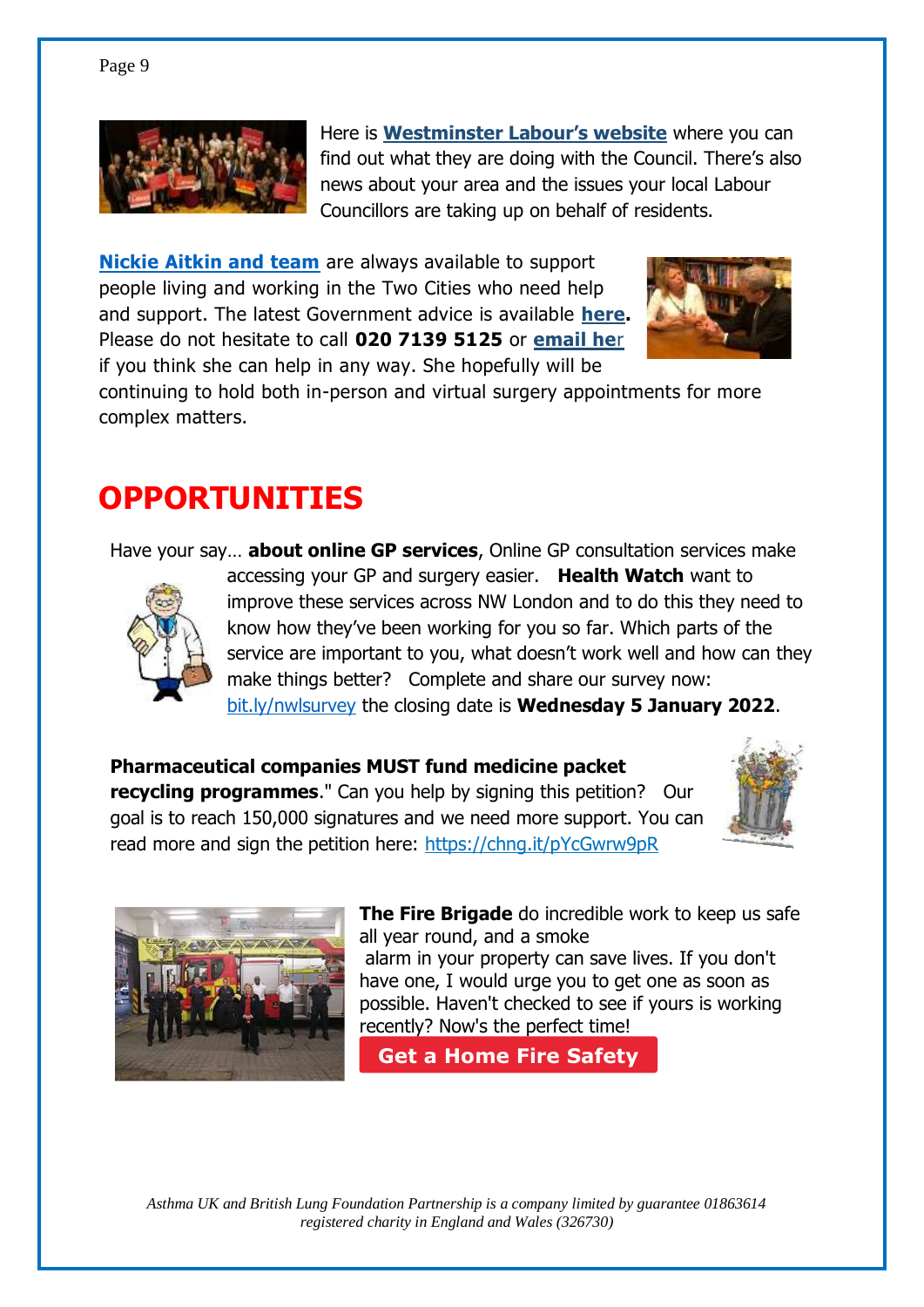**[Listening Books](https://www.listening-books.org.uk/)** provides a postal and internet based audiobook service to over 100,000 UK residents who have a disability or illness that impacts their ability to read the printed word. See their latest newsletter **[HERE](file:///C:/Users/Owner/Documents/Rehab%20&%20breatheasy/CHIMP%20newsletters/Don)**.

**I love their CD stories of my favourite authors read by brilliant voices, especially on long car journeys!**

Read [Age UK's report](mind-the-digital-gap-report.pdf%20(ageuk.org.uk) on the digital gap for older Londoners and the need to ensure there is the opportunity for them to join the internet services. There is demand among older people to get online, with a quarter of older Londoners wanting to use the internet more. The most frequently cited reason for not using the internet more was a lack of digital skills, highlighting the importance of services such as those delivered by local Age UKs to provide training and support using the internet. Age UK has training offers to help you, so keep in touch with them.

BLF are delighted with a new partnership with **ClickSilver Connections.**

Getting on-line can be quite challenging and very frustrating sometimes! This could be the solution you are looking for! ClickSilver are offering 4 support sessions to help you get connected to the digital world. This could be on any device, mobile phone, tablet or laptop.

This is a self-referral service, so just follow these easy steps: Step 1 – Contact BLF on call 03000 3030 253 or [BLF.supportgroups@BLF.org.uk](mailto:BLF.supportgroups@BLF.org.uk)

Step 2 - Complete a form with our support Step 3 - We will pass your form to ClickSilver who will allocate a mentor and you will receive four telephone consultations to suit your needs

Step 4 – Digitally connected! It's as straightforward as that!

As ClickSilver is a partnership, we will need consent to share your details with them. Be assured we are following strict GDPR guidelines and will only share the details you have consented to on the referral form. This is a great service and is completely free! If you would like to know more about the

service before you sign up, then give us a call and we'll explain.

**Thanks to The Pimlico Million**, The Abbey Centre will be running our FREE 6-week online healthy baking course for kids and families starting on Friday 14 January 2022 for 6 weeks. If you live in the **Churchill Ward** and are interested to take part, please email [sharon.mcdonald@theabbeycentre.org.uk](mailto:sharon.mcdonald@theabbeycentre.org.uk?subject=Healthy%20Baking%20for%20Kids%20%26%20Families) to register your interest.







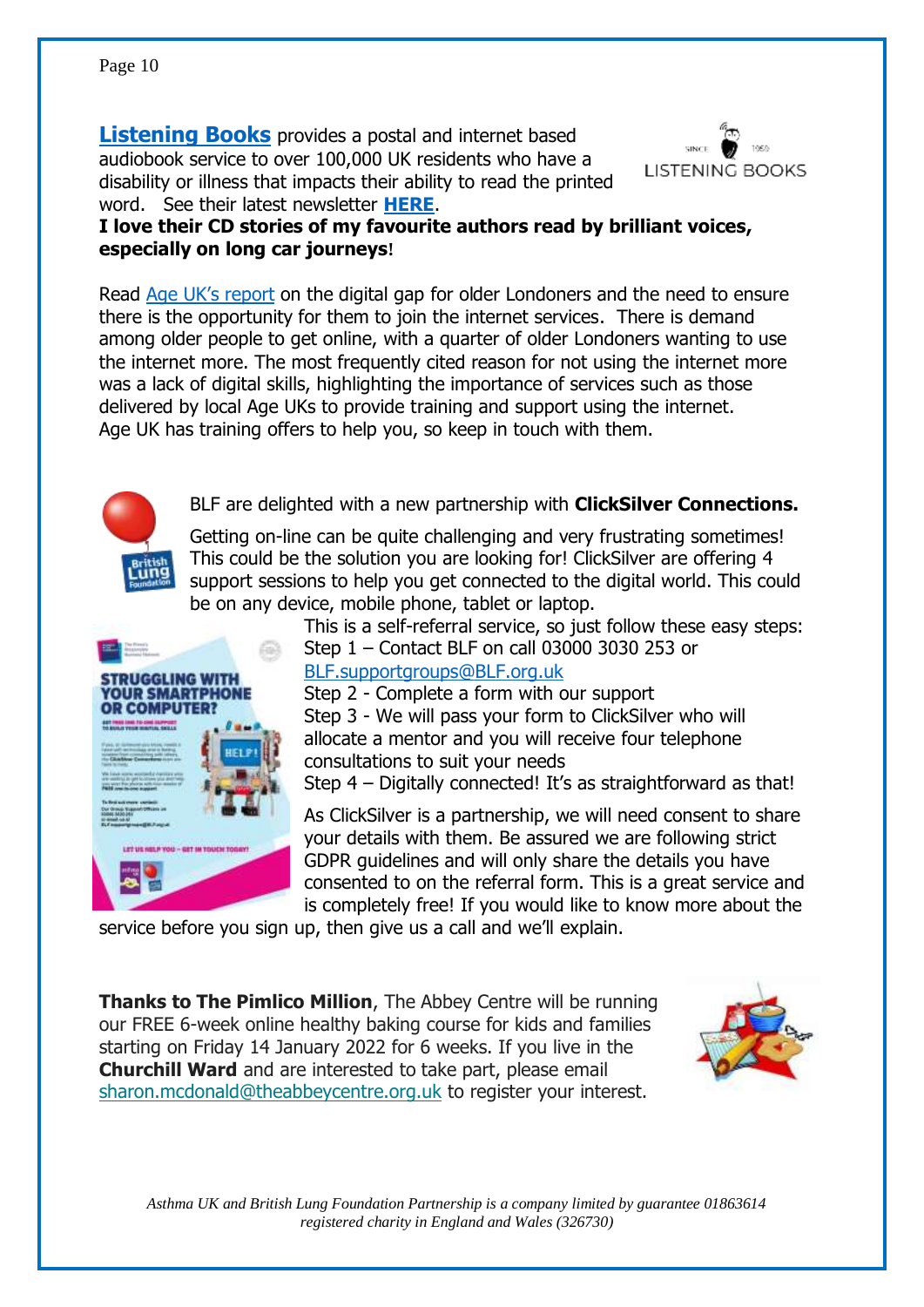## **HAVE YOUR SAY ON COUNCIL COMMUNICATIONS**



Westminster City Council is currently asking how residents of the borough like to stay informed

about local news and council information and inviting them to join a Residents' Panel. By **becoming a member of the new Residents' Panel**, you will be invited to take part in surveys and participate in paid discussion groups over the coming year, looking at a variety of different topics.

For now, these will be held online, but some may be in-person sessions and the council will be inviting a cross-section of Westminster's residents to take part. As a thank you, for each discussion group that you participate in, you will receive a £35 Love2Shop gift voucher. Please follow the link below to sign up. <https://www.smartsurvey.co.uk/s/ResidentsPanel/>



Their services include befriending, SW1 baked potato Wednesday lunch delivery, manicures/pedicures and pilates on-line. If you are interested any of their services, please contact Emma on 07761263105 or email [emma.chapman@in-deep.org.uk](mailto:emma.chapman@in-deep.org.uk) 

Meanwhile congratulations to Emma on her recent MBE award!

### **ELECTRONIC DEVICES REPAIRED FOR FREE**

Rather than simply chucking your old devices, why not get them repaired for free. Alex Horn [West Central London Fixers](https://west-central-london-fixers.business.site/) In Partnership with the [Restart Project](https://therestartproject.org/) is a small company that has regular free repair events. Their next event is Feb 2022.

Interestingly a new law says that all new white goods are to have spares available for at least 10 years. **Our throwaway society is slowly changing!!** 



gives free, impartial advice over the telephone for older people, their families and carers on issues such as care and support, money and benefits, health and mobility.

Call their **[Helpline](https://www.independentage.org/get-support/call-helpline)** on freephone 0800 319

6789, Monday to Friday, 8:30am-6:30pm, closed weekends and bank holidays or email to [advice@independentage.org.](mailto:advice@independentage.org) They have some good factsheets on technology to help you at home **[HERE](https://www.independentage.org/get-advice/advice-guides-factsheets-leaflets/technology-to-help-you-at-home)**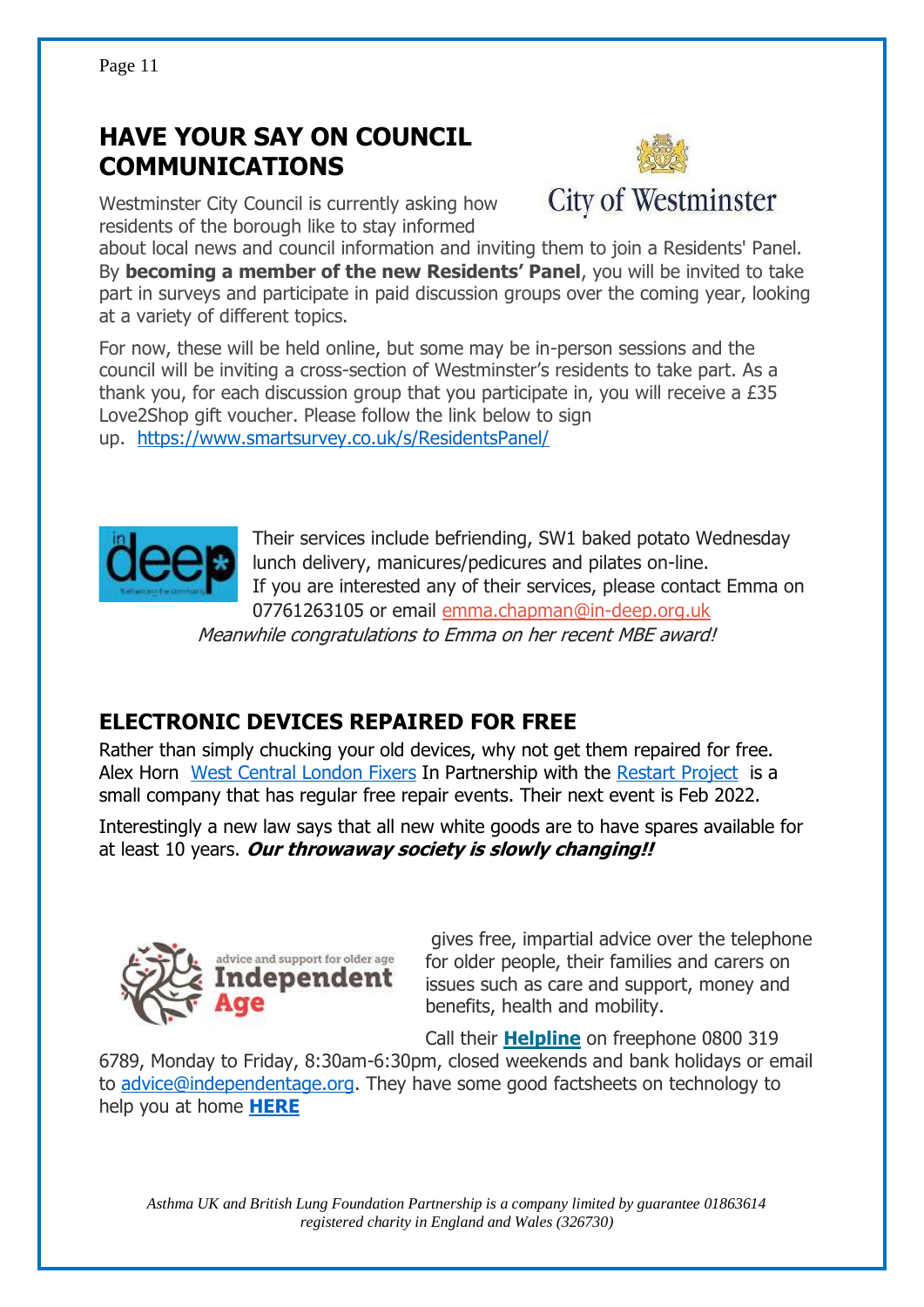#### Page 12

#### **JOIN our Breathe Easy [Westminster Friday BE Zoom on 7](https://zoom.us/j/98947710113)th January at 12.30**



for a workshop where participants are encouraged to question and **critically engage on the topic of fake news, conspiracy theories and extremism on and offline**, and how perception may be manipulated . Or contact me to hear about our future sessions. Understand how life experiences, thoughts and emotions impact how we understand and interpret media and other information sources. Be up to date on local information related to the circulation of conspiracy, hateful

content and violent extremist activity and who to speak to should they spot it.



### **COMMUNITY ZOOMS FROM ROYAL COLLECTION TRUST**

Join December Community Zooms and enjoy a series of engaging sessions that look forward to next year's Platinum Jubilee of H.M Queen Elizabeth II and then ease us in to the festive season with some Christmas themed talks.

To join the Meetings: CLICK [HERE](https://zoom.us/j/9044769010?pwd=ZmwwdVZKdjFMVnNJWlMvbXRzOUpSdz09) Meeting ID: 904 476 9010 Passcode: 624813

**Wednesday 15 December 2pm**, Pantomimes at Windsor Castle – hear from Curator Caroline de Guitaut about the special Pantomime display at Windsor Castle. **Wednesday 22 December 2pm**, Sandringham House – we finish our year, and Christmas celebrations, just like the Royal Family with a trip to Sandringham House in Norfolk.

#### **The Middle Eastern Women & Society [Organisation](https://www.mewso.org/)**

Need to know your rights? Distressed? Isolated? In an abusive relationship?



Last week **Age UK** launched a new campaign **['Out and About'](https://technology-trust-news.org/47X-7LOE9-U2XWMS-4LYOIH-1/c.aspx)**, dedicated to tackling social isolation, campaigning together on a range of issues From campaigning on transport issues to public toilets, They hope you'll join them.

**Better journeys** A recent study found that 64% of older people are less confident using public transport than they were before the pandemic. We are starting by focussing **[on changes to help people travel with confidence](https://technology-trust-news.org/47X-7L5P6-U2XWMS-4LLGG6-1/c.aspx)**

#### **21st December - 2.00pm Carol Singing on ZOOM**

Wonderful Carol singing on ZOOM provided by students at the Southbank This will be a **virtual tour**. The link will be forwarded to you on the day of the event.

To book contact 07903 255384 or [souad.abdellaoui@ageukwestminster.org.uk](mailto:souad.abdellaoui@ageukwestminster.org.uk)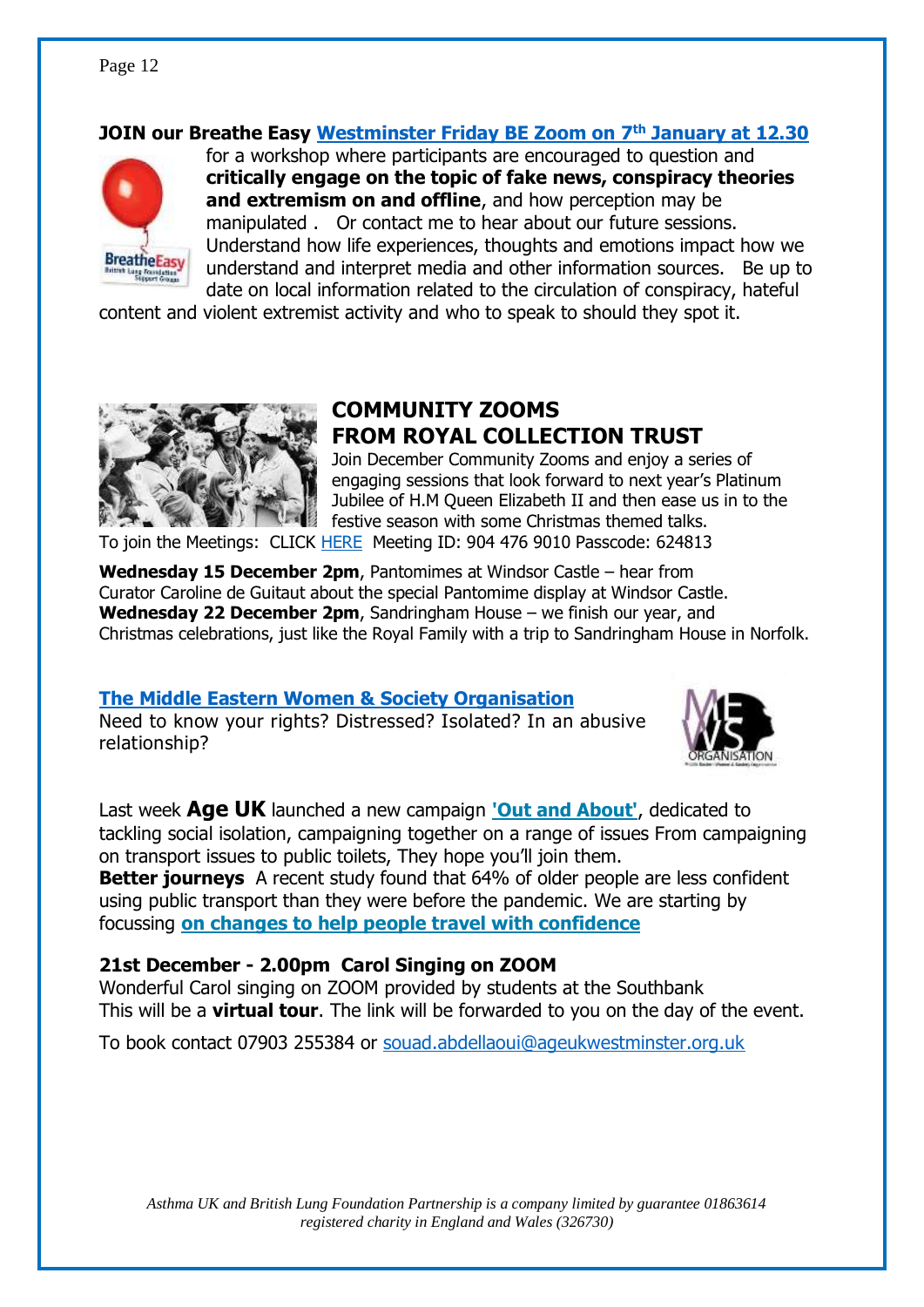# **Exercise**





### **Keeping active**

[Keeping active and doing exercise](https://www.blf.org.uk/support-for-you/keep-active) can make a big difference to both your physical and mental health. Finding an activity that works for you and your condition is key. Discover something you enjoy that helps ease your symptoms and you'll find it easier to keep going!

Their Zoom exercise continues with the last Motivational Monday session this year on 13<sup>th</sup> December and the last Feel-Good Friday is on 17<sup>th</sup> December.

They will restart on 20<sup>th</sup> January and Feel-Good Fridays on 14<sup>th</sup> January 2022.

BLF have secured funding to extend the sessions until March 2022.



#### **Have you been thinking about getting more active?**

BLF's "Stay active, Stay well" exercise videos give you everything you need to start exercising. They include step-by-step aerobic and strength exercises as well as



how to warm up before you start, and cool down and stretch at the

end. The programme has been designed for people living with a long-term lung condition, and includes exercises at 3 levels:

See further details [HERE](http://e-activist.com/page/email/click/1744/5495821?email=E96XEVo9tLQjfDr%2Fhudsfpku6OPFCMj%2F&campid=bYNddvgx5C%2Bha0eWUOvjsw==)





Please see the [link for relevant posters](https://drive.google.com/drive/folders/1lYtLSg4ijWUQjKlmLJJfHgNXYWEgsL8C?usp=sharing) on the [Jogging Buddy platform](http://joggingbuddy.com/) which is a great tool for buddying up with fellow walkers, joggers, and runners to either

help you feel a bit safer when out jogging, provide a competitive element to your weekly 10k, or just to help give you a nudge when you're lacking motivation. 07951 430 266 [mgoodchild@westminster.gov.uk,](mailto:mgoodchild@westminster.gov.uk) www.active.westminster.gov.uk Read their December newsletter **[HERE](https://mailchi.mp/23565dd7d573/nominations-are-now-open-for-the-activewestminster-awards-148614?e=81dde5b4cc)**

### **Walks in Westminster**

A whole list of ideas and contacts for walks. Just wrap up warm and enjoy good company. Download the "Walks for Health" opportunities in Westminster **[HERE](https://view.officeapps.live.com/op/view.aspx?src=https%3A%2F%2Fwww.walkingforhealth.org.uk%2Fsites%2Fdefault%2Ffiles%2FWestminster%2520Walk%2520Programme.doc&wdOrigin=BROWSELINK)**

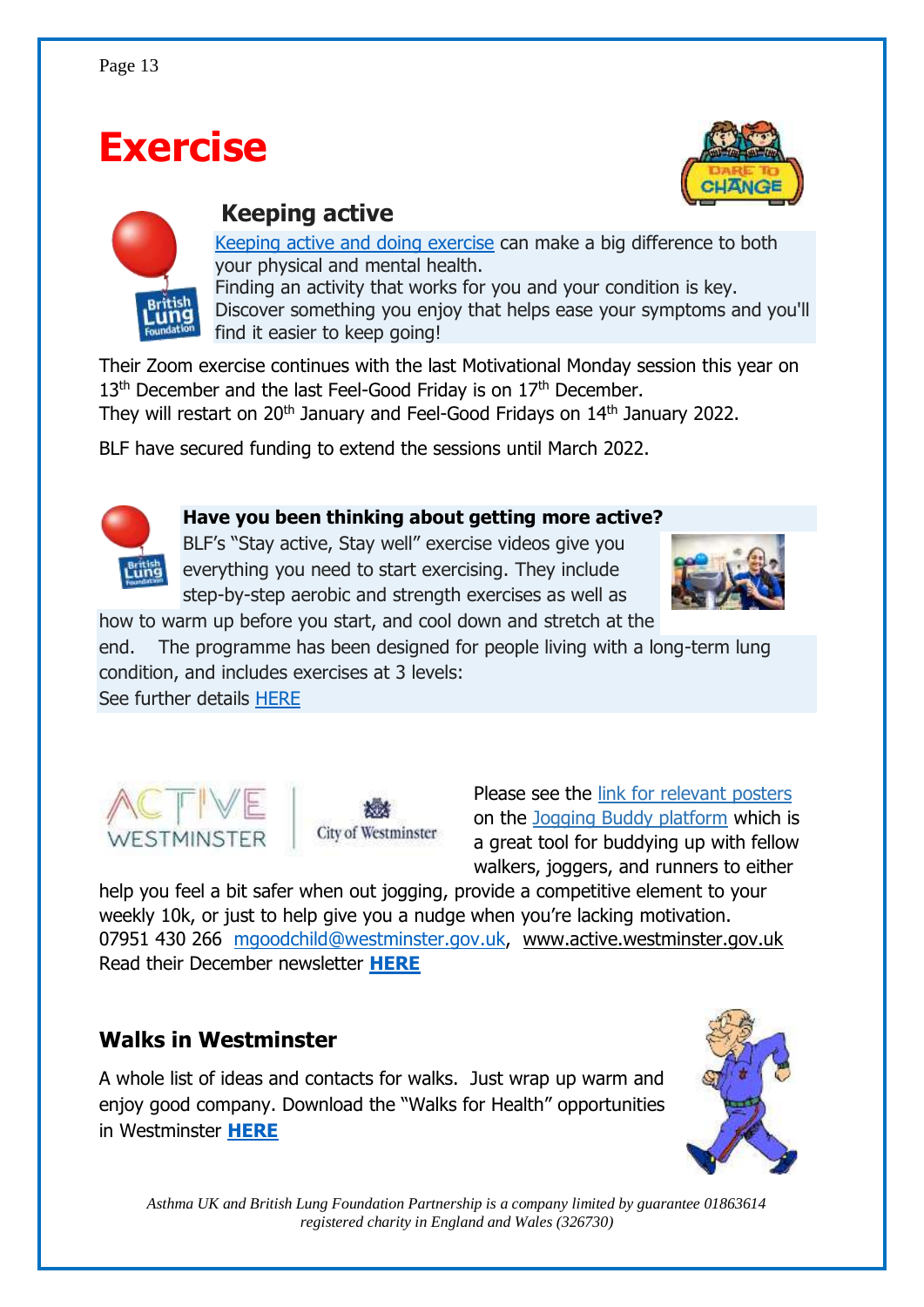One You Westminster is a healthy lifestyle service offering free nutrition, physical activity, wellness and weight management services in the borough. They also provide a stop smoking service which offers 6 weeks of 1:1 behavioural support and 12 weeks of free Stop Smoking medication. Link to join their services: <https://bit.ly/SignUptoONEYOU>

### **Digital Weight Loss Programme – Gloji**



Introducing One You Westminster's brand-new digital weight loss programme - a 12-week, fully funded programme you can do anywhere, anytime.

You get support, simple and healthy recipes, an easy way to log and track your weight, as well as tips, guides and articles picked just for you. The most impressive thing they offer however, is the interactive

videos where you learn the psychology behind your habits and unravelling the reasons why you became overweight in the first place. They want to get you to a place where you never need to diet again!

Find out more info or sign up **[HERE](https://www.gloji.co.uk/?utm_source=active_westminster&utm_medium=newsletter&utm_campaign=oyw)** 

# **BREATHING SUPPORT, BLF & CLINICAL**



I was looking to have an article here about how to register with Amazon Smile, to allocate a % of your spending to BLF, but the % is SO small. So, [a rethink.](Amazon%20may%20seem%20like%20Santa%20but%20it)



Our group has been substantially supported by the BLF team and without them we would not even have our zoom meetings. So

please do continue to help them to help us by a small donation. <https://www.blf.org.uk/donate>

**[HERE](https://www.blf.org.uk/support-for-you/cold-weather)** is BLF's advice on handling the colder weather

Our Breathe Easy Westminster meetings are still suspended at Ada Court, and now the prevalence of Omicron put a big question mark on making future plans. But our zoom meetings are going from strength to strength. If you are not receiving invitations with the links, do register to be a member on [http://breatheasywestminster.com](http://breatheasywestminster.com/) or email me on [t.jelen@btinternet.com](mailto:t.jelen@btinternet.com)

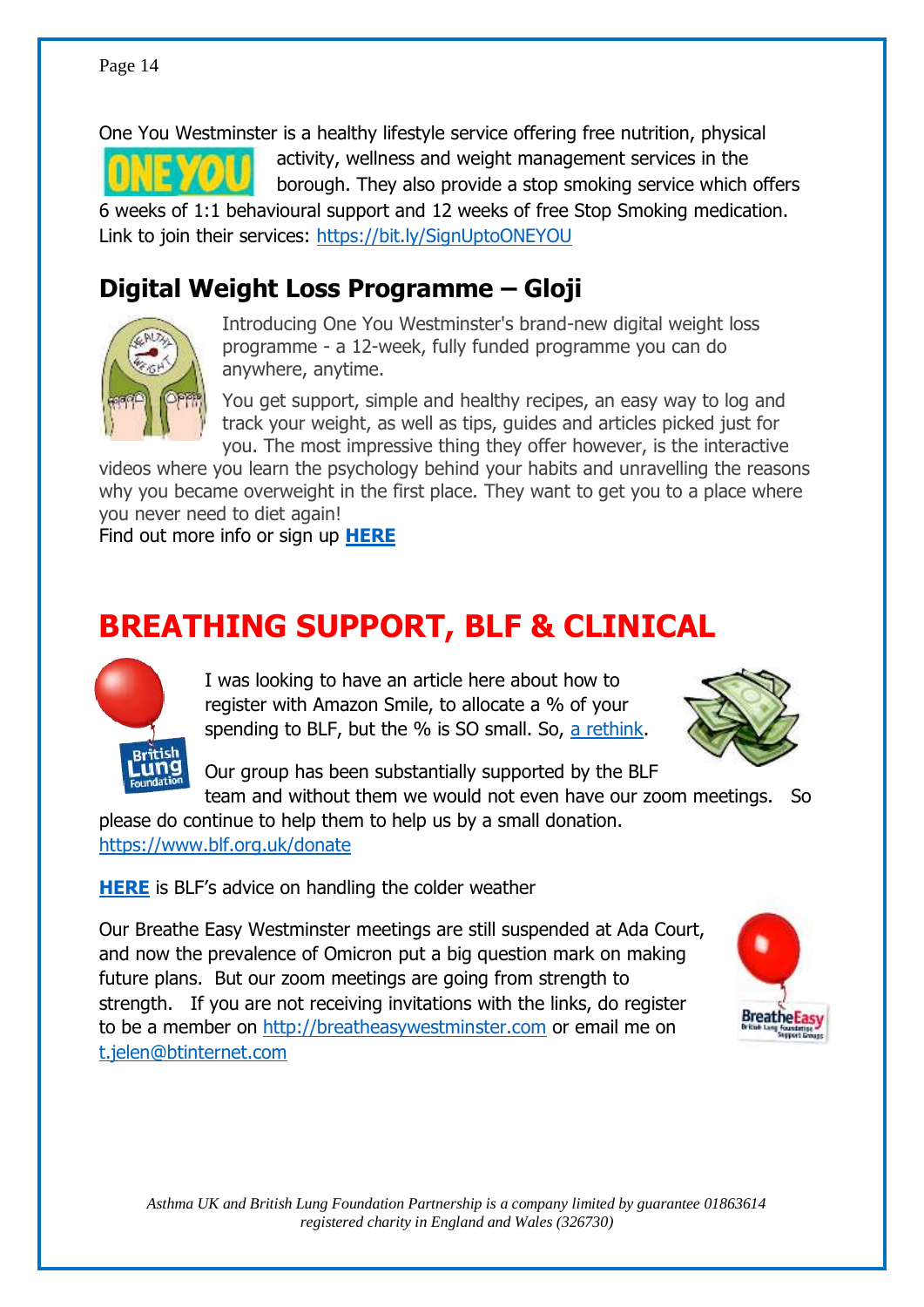### **Inhaler technique.**

**Breathing** Matters

This is an important part of taking your medication, you would be surprised how many of us get this wrong. **[HERE](https://www.asthma.ie/about-asthma/resources/inhaler-technique-videos)** are some videos from Asthma UK

> Our mission is to improve the lives of every pulmonary fibrosis, bronchiectasis and respiratory/lung infection sufferer through ground-breaking medical research, carried out at UCLH and UCL Respiratory, one of the world's leading research centres for respiratory diseases. <https://www.breathingmatters.co.uk/>

### Severe asthma has been neglected for too long and it's time it was made a

Tell us your story of living with asthma so we can make the case for asthma to be taken more seriously, we will be collecting all your stories and using them to make sure politicians and policy makers are prioritising people with asthma and the care they receive.

Register **[HERE](https://action.asthma.org.uk/page/94552/data/1)**

**The Health and Care Bill** could lead to major changes in how health care in England is organised. But what is the Bill ultimately trying to achieve? Will it make a difference to the care we receive?

In this new podcast episode, Siva Anandaciva sits down with Richard Murray, Chief Executive of The King's Fund, and Dame Ruth Carnall,

former Chief Executive of the NHS in London, to make sense of it all and discuss the challenges that lie ahead. [What is the Health and Care Bill and why does it matter?](https://www.kingsfund.org.uk/audio-video/podcast/what-health-and-care-bill-why-does-it-matter?utm_source=direct&utm_medium=email&utm_campaign=12842515_MKPUB_podcast+episode+H%26C+Bill+2021-12-01&utm_content=podcast_button) 

### **Should we be worried about Omicron?**

This week, ZOE's Tim looks beyond the media hype and discusses what we know about the new COVID variant of concern, Omicron. He explores what variants are, how they arise, and how serious this one is. Watch his [Omicron update on Youtube,](https://joinzoe.us13.list-manage.com/track/click?u=48d605e2453cb0ad3892e077d&id=8ec2ccd047&e=863b631d55) or [read the](https://joinzoe.us13.list-manage.com/track/click?u=48d605e2453cb0ad3892e077d&id=bfe0f0ebd7&e=863b631d55)  [blog.](https://joinzoe.us13.list-manage.com/track/click?u=48d605e2453cb0ad3892e077d&id=bfe0f0ebd7&e=863b631d55)

In his [weekly video,](https://joinzoe.us13.list-manage.com/track/click?u=48d605e2453cb0ad3892e077d&id=fc6c375aa3&e=863b631d55) Tim discusses if the new variant has had an impact on the UK rates, and shares how important your daily contributions are in helping us to track the spread and symptoms of Omicron, so we can continue to make decisions based on data, not fear.

**priority.**







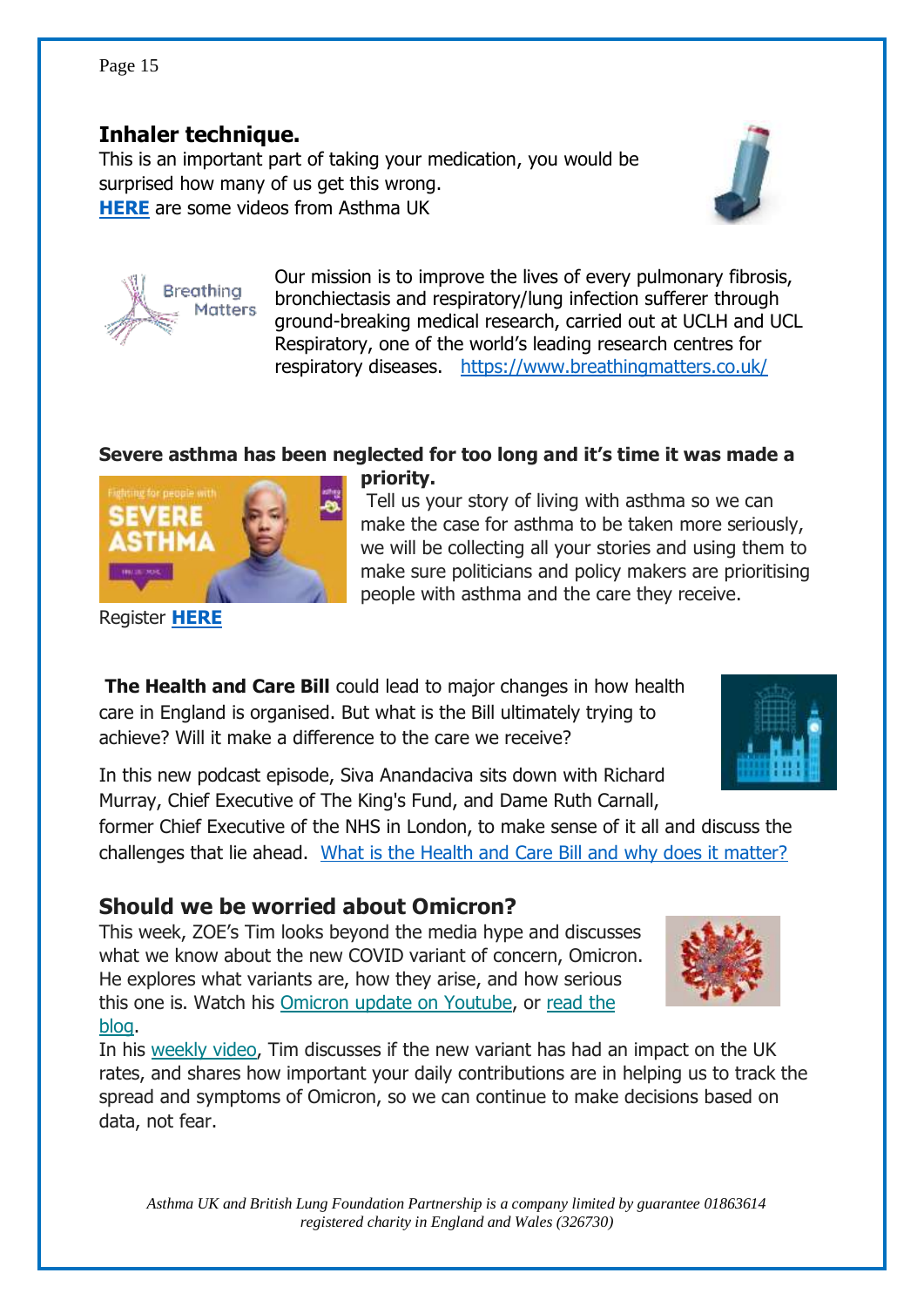**Not sleeping properly** for a longer period of time can be bad for your mental wellbeing, as it can lead to mood disorders like [anxiety](https://www.blf.org.uk/support-for-you/dealing-with-your-mental-health/anxiety) and [depression.](https://www.blf.org.uk/support-for-you/dealing-with-your-mental-health/depression) It can also affect your ability to concentrate and make decisions, which could put you in danger when doing certain things, such as driving. Read BLF's campaign blog **[HERE](https://blog.blf.org.uk/blog/are-you-getting-enough-sleep?utm_medium=email&utm_source=engagingnetworks&utm_campaign=blf+sleep+advice&utm_content=Health+advice+-+general+sleep+-+quick+tips+-+impact+boiler)**



But if you have sleep apnoea there is some startling news if you are using a Phillips machine at night, as some of their machines are subject to a recall. Read more about it **[HERE.](https://www.fda.gov/medical-devices/safety-communications/certain-philips-respironics-ventilators-bipap-and-cpap-machines-recalled-due-potential-health-risks)** The USA seems more on the case than Europe, possibly because of their stronger legal framework.

**[This Diabetologia paper](https://joinzoe.us13.list-manage.com/track/click?u=48d605e2453cb0ad3892e077d&id=aae292c89d&e=863b631d55)**, is new ZOE research, the most extensive sleep study of its kind, suggesting that having a later bedtime and deviating from your usual nighttime routine are linked to poorer blood sugar responses the next morning.

You can learn what these discoveries mean for your health in **their [latest podcast](https://joinzoe.us13.list-manage.com/track/click?u=48d605e2453cb0ad3892e077d&id=caded6b2b0&e=863b631d55)  [episode](https://joinzoe.us13.list-manage.com/track/click?u=48d605e2453cb0ad3892e077d&id=caded6b2b0&e=863b631d55)** with one of the lead authors on the paper Prof. Paul Franks, ZOE's lead nutritional scientist Dr. Sarah Berry, and ZOE Co-Founder and CEO Jonathan Wolf

### **Failing on the fundamentals: BLF COPD report**



The new BLF report based on a survey of more than 8000 people, offers unparalleled insight into the lived experience of people with COPD.

It exposes unacceptable levels of delayed diagnosis and absent care, while showing the challenges COPD patients live with. There are thought to be at least 1.3 million people who live with

COPD in the UK but don't know it. Without treatment, their condition is certain to deteriorate. So far an estimated 46,000 people have missed out on a diagnosis of COPD because of the pandemic. Read the report **[HERE](https://www.blf.org.uk/support-for-you/copd/world-copd-day/failing-on-the-fundamentals-our-copd-report)**.

If you want to know if you are getting the care you need for your COPD, [complete the](https://passport.blf.org.uk/)  [BLF Patient Passport.](https://passport.blf.org.uk/) It produces a report that you can discuss with your doctor or nurse. To find your local support group click **[HERE](https://www.blf.org.uk/support-for-you/breathe-easy)**



If you are interested, it is really worth joining the Royal Society of Medicine to watch RSM's COVID-19 Series webinars and other helpful resources at their COVID-19 Learning Hub: [https://rsm.ac/learning-hub.](https://rsm.ac/learning-hub) They have

shown some of the best information in these strange times. Respiratory Medicine Section monthly enews. The RSM has produced a number of podcasts focusing on the latest topics in healthcare. [Listen online or download](https://www.rsm.ac.uk/resources/podcasts/?_cldee=dC5qZWxlbkBidGludGVybmV0LmNvbQ%3d%3d&recipientid=contact-1c07f35418b2ea11a812000d3a86ad25-f02cecfb0d1a43d88bc8823c27a814dd&utm_source=ClickDimensions&utm_medium=email&utm_campaign=RMenews&esid=8a6c3c89-8452-ec11-8f8e-000d3a0cd901) and listen on the go. And click [HERE](file:///C:/Users/Owner/Documents/Rehab%20&%20breatheasy/CHIMP%20newsletters/Respiratory%20Medicine%20Section%20monthly%20enews%20(clickdimensions.com)) for their digital news.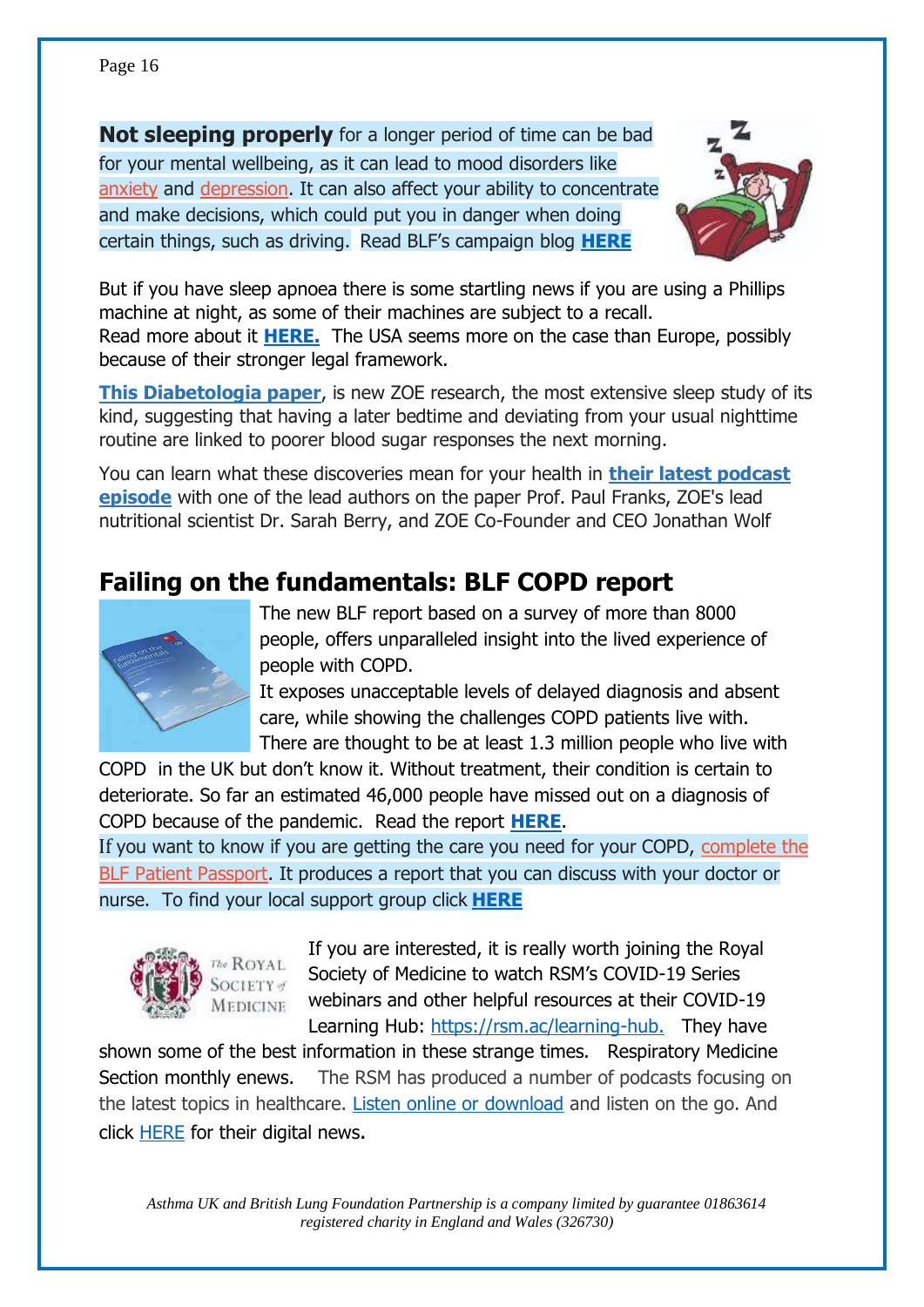#### Page 17

**[Care Information Exchange](https://www.careinformationexchange-nwl.nhs.uk/)** Plan is the personal health record for patients and service users in North-West London through Imperial. The Care Information Exchange provides secure online access to medical records for you and the



health and care professionals who are involved in your care. It is known nationally as [Patient Knows Best](https://patientsknowbest.com/green/) (PKB) and becoming more widely used. Click the link to know more about the NHS carbon emissions and PKB's impact on helping reduce these

Anyone with ISB should definitely [watch this video](https://www.youtube.com/watch?v=ve88R0jeJ64) on **how your gut shapes your health**



HE ASTHMA UK AND<br>RITISH LUNG FOUNDATION<br>ARTNERSHIP

**Clear the Air** Improving air quality to protect future generations and level up our communities. Read their report [HERE](https://www.blf.org.uk/sites/default/files/Clear_the_air_report_v2.pdf) or to share your experience with the team through their site <https://cleartheair.org.uk/>

### **Planning to go for a walk?**

Do you want to know what your local air quality is? Here are two networks giving you the monitoring results of London streets: [London Air Quality Network](London%20Air%20Quality%20Network) and [Breathe London](https://www.breathelondon.org/)



**FeNO** stands for **fractional exhaled nitric oxide**. When you breathe out, your breath can show if you have inflamed airways. The South London FeNO programme aims to improve local access to FeNO devices, to support the diagnosis and management of asthma. Explore more **[HERE](https://hin-southlondon.us7.list-manage.com/track/click?u=da8da3a6cd774e2f0485c7da0&id=3e94ba7b26&e=4a47db09f9)**





Have your say… **about online GP services**, Online GP consultation services make accessing your GP and surgery easier. **Health Watch** want to improve these services across NW London and to do this we need to know how they've been working for you so far. Which parts of the service are important to you, what doesn't work well and how can we make things better? Complete and share our survey now: [bit.ly/nwlsurvey](https://secure.membra.co.uk/EmailTracker105/Link.ashx?id=6d269fc4-acb4-40c5-88e4-94ebb61f3459&c=231&m=P00003882&o=0&k=0D64DE0DxDD&u=https://healthwatchhillingdon.org.uk/OC) the closing date is **Wednesday 5 January 2022**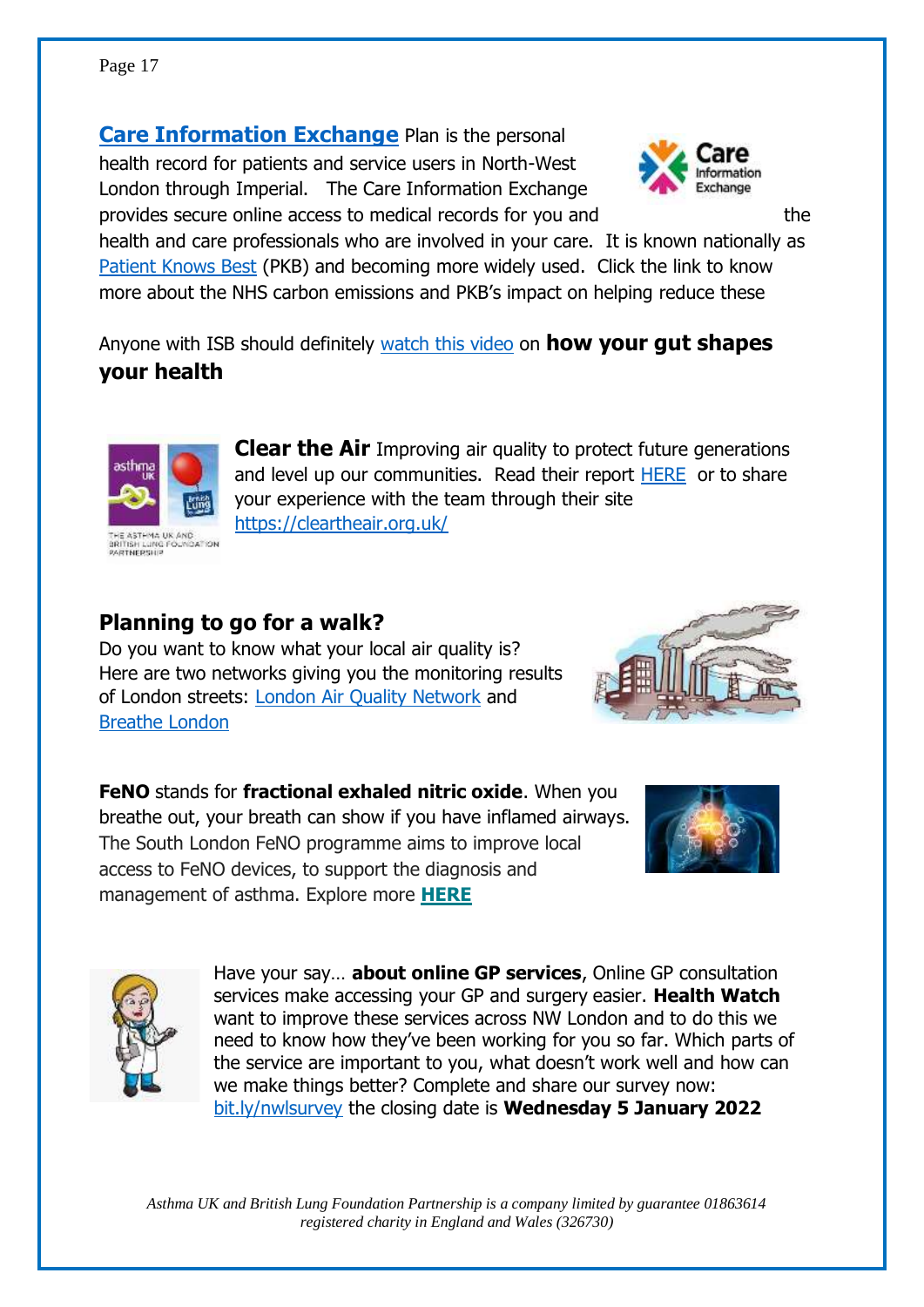#### Page 18

#### **Financial Times article [HERE](his%20debilitating%20lung%20condition%20is%20still%20under%20the%20radar%20compared%20to%20more%20commonly%20recognised%20health%20issues,%20with%20experts%20calling%20for%20public%20awareness%20campaigns)**

"COPD: the biggest killer disease you've never heard of" This debilitating lung condition is still under the radar compared to more commonly recognised health issues, with experts calling for public awareness campaigns

### **MASKS**

[BLF's masks](https://shop.auk-blf.org.uk/collections/new-shop-health-wellbeing) have an slot to use a protective insert (pm2.5) in them. I like that they have a matching umbrella and shopping bag!

The best masks are FFP2 or FFP3, which one can buy online or maybe your Pharmacist may be able to obtain them for you. They are disposable and cost about £3 or £4 each, so if you can afford

some of these, save them for the most dangerous situations, such as perhaps in a crowded place where many other people are not wearing masks.

However, the blue masks you get given if you have a hospital appointment are quite good and are widely available to buy cheaply. Cloth masks with gauze or other material behind them are very acceptable too, but don't forget to wash the masks and inserts after use. Visors are very good IF ALSO USING A MASK UNDERNEATH THEM! A Visor on its own is not very protective at all

[Your Guide to Masks | CDC.](https://www.cdc.gov/coronavirus/2019-ncov/prevent-getting-sick/about-face-coverings.html) More information from Kings Zoe

at the way we breathe and changing it for the better. See the book "Breathe Well and Live Well with COPD" available at Amazon [HERE.](https://www.amazon.co.uk/Breathe-Well-Live-COPD-Breathing/dp/1848191642/ref=asc_df_1848191642/?tag=googshopuk-21&linkCode=df0&hvadid=310805565966&hvpos=&hvnetw=g&hvrand=5409094704878892823&hvpone=&hvptwo=&hvqmt=&hvdev=c&hvdvcmdl=&hvlocint=&hvlocphy=1006886&hvtargid=pla-564443524944&psc=1&th=1&psc=1) Also, produced some really useful "Just Buteyeko" videos which you can find through this [LINK.](https://www.youtube.com/channel/UCopX9emwUn3uzzEm1PuhDYQ)

Our Westminster group had an excellent zoom talk [on](https://www.buteyko.co.uk/history-of-buteyko/)  [Buteyeko](https://www.buteyko.co.uk/history-of-buteyko/) with some interesting different hints on looking

#### You'd be surprised how many get this wrong and how important it is to **use your meds properly**

1. Link [for Accuhaler](https://www.asthma.org.uk/advice/inhaler-videos/accuhaler/) (which I use) - a Dry Powder inhaler 2. Link for [Ventolin](https://www.asthma.org.uk/advice/inhaler-videos/pmdi/) aerosol (MDI) 3. Link for video [on using a spacer](https://www.asthma.org.uk/advice/inhaler-videos/tidal-breathing/)  [How to use your inhaler | Asthma UK](file:///C:/Users/Owner/Documents/Rehab%20&%20breatheasy/CHIMP%20newsletters/How%20to%20use%20your%20inhaler%20|%20Asthma%20UK)  <https://www.blf.org.uk/technology-for-lung-health/how-to-use-inhalers-for-ipad>







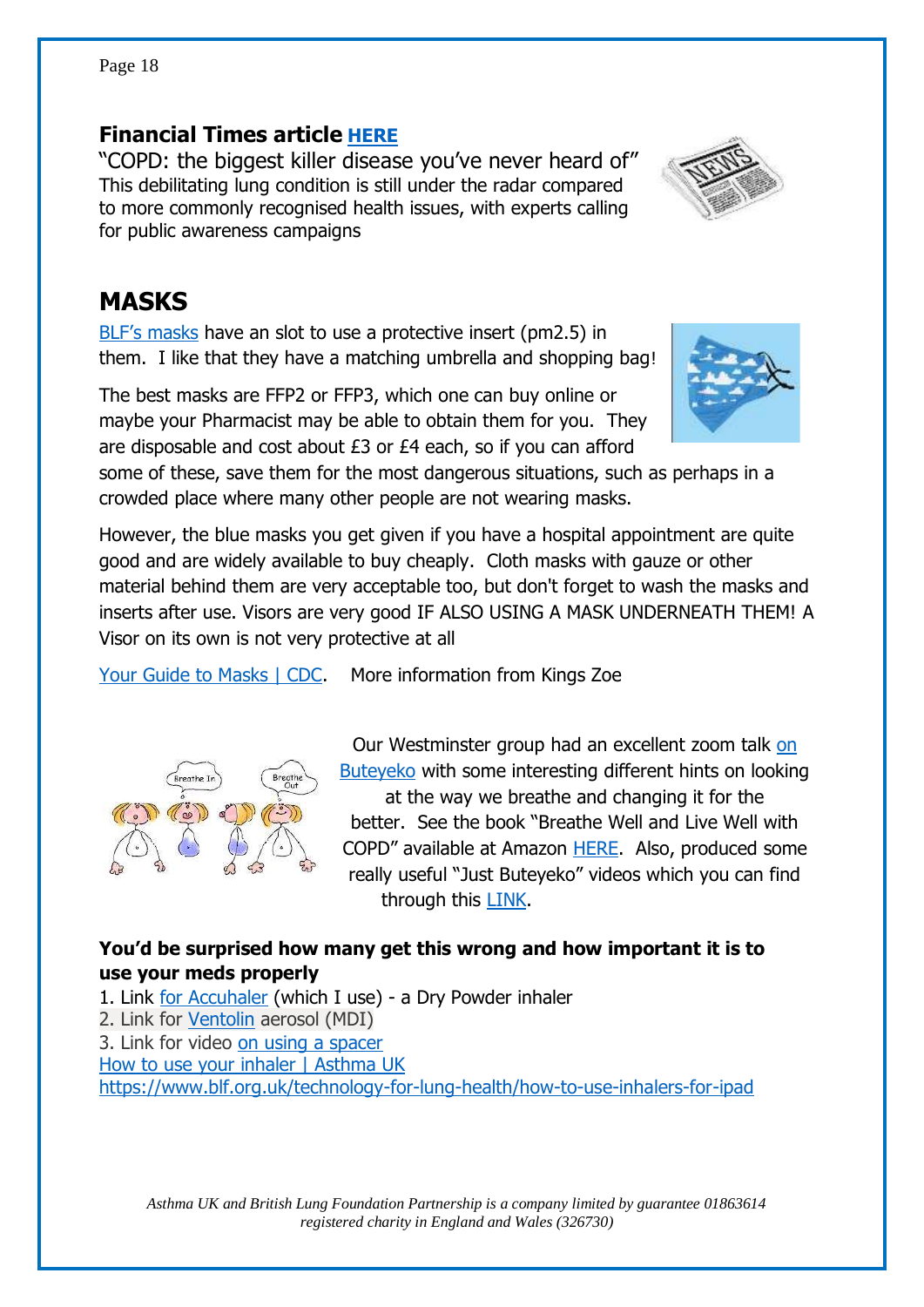**[HERE](https://independent-age-assets.s3.eu-west-1.amazonaws.com/s3fs-public/factsheets/2021-06/Factsheet-Technology-to-help-you-at-home_0.pdf?VersionId=vHrRFmcgm2BLBPtp0XrJgdLw_fbALuh1)** is a link to a factsheet explaining about

**technology to help you live independently at home**.

It provides a convenient, discreet way to get help when you need it or to monitor your health. This factsheet looks at a range of

technology that can be used to support you at home. It includes



information on telecare and telehealth, as well as smart and assistive technology

### **Progress on lowering cholesterol**

Hundreds of thousands of [NHS patients are set to receive a new drug to lower](https://intouch.cmail19.com/t/d-l-aykqjl-puiulyujh-g/)  [cholesterol](https://intouch.cmail19.com/t/d-l-aykqjl-puiulyujh-g/) following a world-leading deal between the NHS and Novartis which could save 30,000 lives within the next decade. Patients will receive twice-yearly injections of the revolutionary treatment, Inclisiran, which can be used alongside statins, adding to the options available to help them control their cholesterol levels. Find out about [getting tested and lowering your cholesterol levels](https://intouch.cmail19.com/t/d-l-aykqjl-puiulyujh-w/)



Expert panellists discussed the value of rehabilitation as a treatment for breathlessness and the benefits for patients, the pros and cons of virtual consultations, and

future needs. See **[HERE](https://www.ersnet.org/ers-respiratory-channel/vision-treating-copd-smarter/)** Prevention of COPD exacerbations was also addressed, looking at opportunities for better patient management, adherence to treatment, and the effects of COVID-19. Also, looking into the future of covid-19 **[HERE](Panel%20discussion:%20COVID-19%20–%20Looking%20into%20the%20Future%20(ers-education.org))**

**Improving asthma care** NHS launched the first phase of the National bundle [of care for children and young people with asthma](https://intouch.cmail19.com/t/d-l-aykqjl-puiulyujh-yh/) during [#AskAboutAsthma](https://intouch.cmail19.com/t/d-l-aykqjl-puiulyujh-yk/) week (20 to 26 September).Developed with clinical experts, asthma patients and their families to improve asthma care across England, the bundle of care is backed up with funding to put in place a named asthma lead in every integrated care system. Find out about the [symptoms of asthma](https://intouch.cmail19.com/t/d-l-aykqjl-puiulyujh-yu/) and the things you can do to help keep these under control.

**Support for respiratory patients in Primary Care** is moving towards respiratory nurses in your Primary Care Network (PCN' local groups of GPS's) to conduct basic tests, including FeNo to check asthma. They will also submit your details to secondary care for approval if they feel you need more support. Under discussion is also the opportunity for patients to move to a "**PIFU"** pathway, meaning they wouldn't have a set respiratory appointment booked e.g. every 6 months. Instead, they would be able to contact the service and book an appointment when they feel they need it. Not suitable for all patients, but do feedback to me how you feel about this **[HERE.](mailto:t.jelen@btinternet.com)**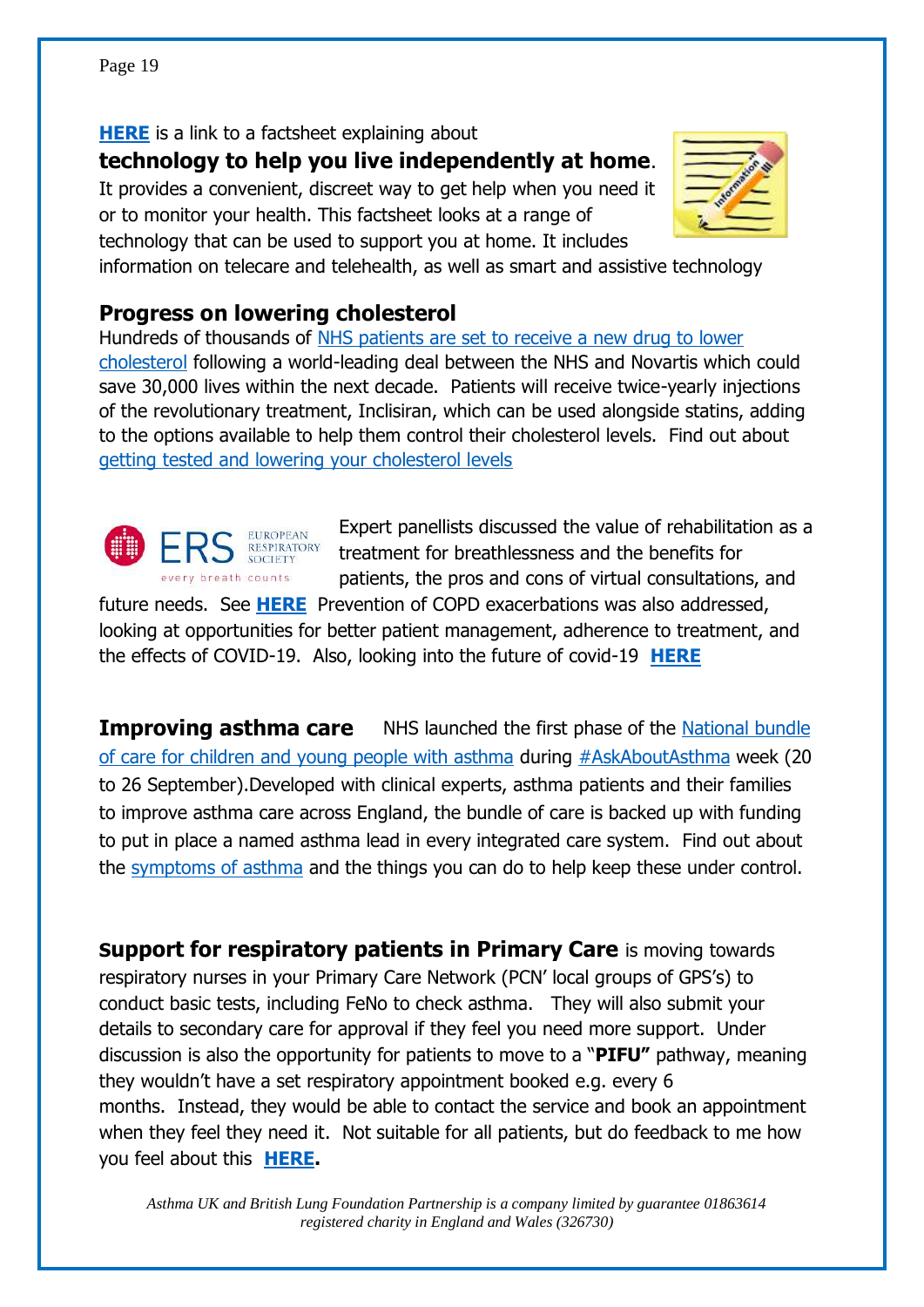# **COVID and VACCINES**

#### **Don't forget our flu jab Flu health advice in other languages**

See translated information on **[flu vaccinations](http://e-activist.com/page/email/click/2147/5664765?email=8YyI%2BciSekAW5pKRXQaAKHF2ULq7h1gi&campid=ohuIW8GXBedkwMmtusGc0w==)** and **[colds and flu pages](http://e-activist.com/page/email/click/2147/5664766?email=8YyI%2BciSekAW5pKRXQaAKHF2ULq7h1gi&campid=ohuIW8GXBedkwMmtusGc0w==)** into several languages. These languages are Arabic, Bengali, Chinese, Gujarati, Punjabi, Urdu, Polish and Welsh.

**[Where to get Covid-19 vaccinated](https://www.nwlondonccg.nhs.uk/coronavirus)?** This website provides you with the information of where you can get your Covid-19 vaccinations across the boroughs North West London, from pop-up venues to pharmacists and the larger centres.

#### **Simple ways to protect yourself from COVID-19:**

Take a rapid lateral flow test (LTS's) if you will be in a high-risk situation that day, or before you visit people who are at higher risk of severe illness. More information about where to get LFTs can be found here- **Tests for people without symptoms.**

If you are symptomatic, please **[book a PCR](https://lnks.gd/l/eyJhbGciOiJIUzI1NiJ9.eyJidWxsZXRpbl9saW5rX2lkIjoxMDIsInVyaSI6ImJwMjpjbGljayIsImJ1bGxldGluX2lkIjoiMjAyMTExMjkuNDk0ODk5NjEiLCJ1cmwiOiJodHRwczovL3d3dy5yYmtjLmdvdi51ay9jb3JvbmF2aXJ1cy1jb3ZpZC0xOS9zdXBwb3J0LXJlc2lkZW50cy1hbmQtY291bmNpbC1zZXJ2aWNlLWluZm9ybWF0aW9uLXVwZGF0ZXMvY292aWQtMTktdGVzdGluZy1hbmQtdHJhY2luZy1jb3JvbmF2aXJ1cyJ9.eJnG1qFI9U1WqpKm8Z0dm2yEduQO9nPCxWrFa4SVveA/s/1119172731/br/121857167328-l) test** immediately. You can also attend our **[Community PCR Testing sites](https://www.westminster.gov.uk/covid-19-testing/tests-people-symptoms)** seven days a week with prior booking. Self-isolate if positive and, if eligible, access the available [financial support](https://www.gov.uk/test-and-trace-support-payment) to help. Stay at home if unwell, to reduce the risk of transmission to others Meet in well-ventilated areas, such as outdoors or indoors with windows open. Download the NHS COVID-19 App, and keep your Bluetooth on, in case you are contacted by the NHS Test and Trace.

Get fully vaccinated with both doses and book your booster jab.



**Do you have Long COVID**? BLF are developing a tool that aims to identify and prioritise your needs while living with longer-term symptoms of COVID-19. To use the tool, all people need to do is answer some questions and they'll get a list with suggestions of what to do next. Having this report means people only need to record their concerns once. It's a work in progress, so let us know how we could

improve it and what you love about it. We want those affected by Long COVID to help us create a tool that works for them. We've worked with a group of other charities and organisations to create this tool. We'd like to thank to them all for their help in getting this tool up and running, ready for you to test. Take a look and let us know what you think:<https://mylongcovid.org.uk/>

We're also offering £25 in Amazon vouchers to take part in testing our new tool. Register to take part: [www.surveymonkey.co.uk/r/2TLX8KT](http://www.surveymonkey.co.uk/r/2TLX8KT)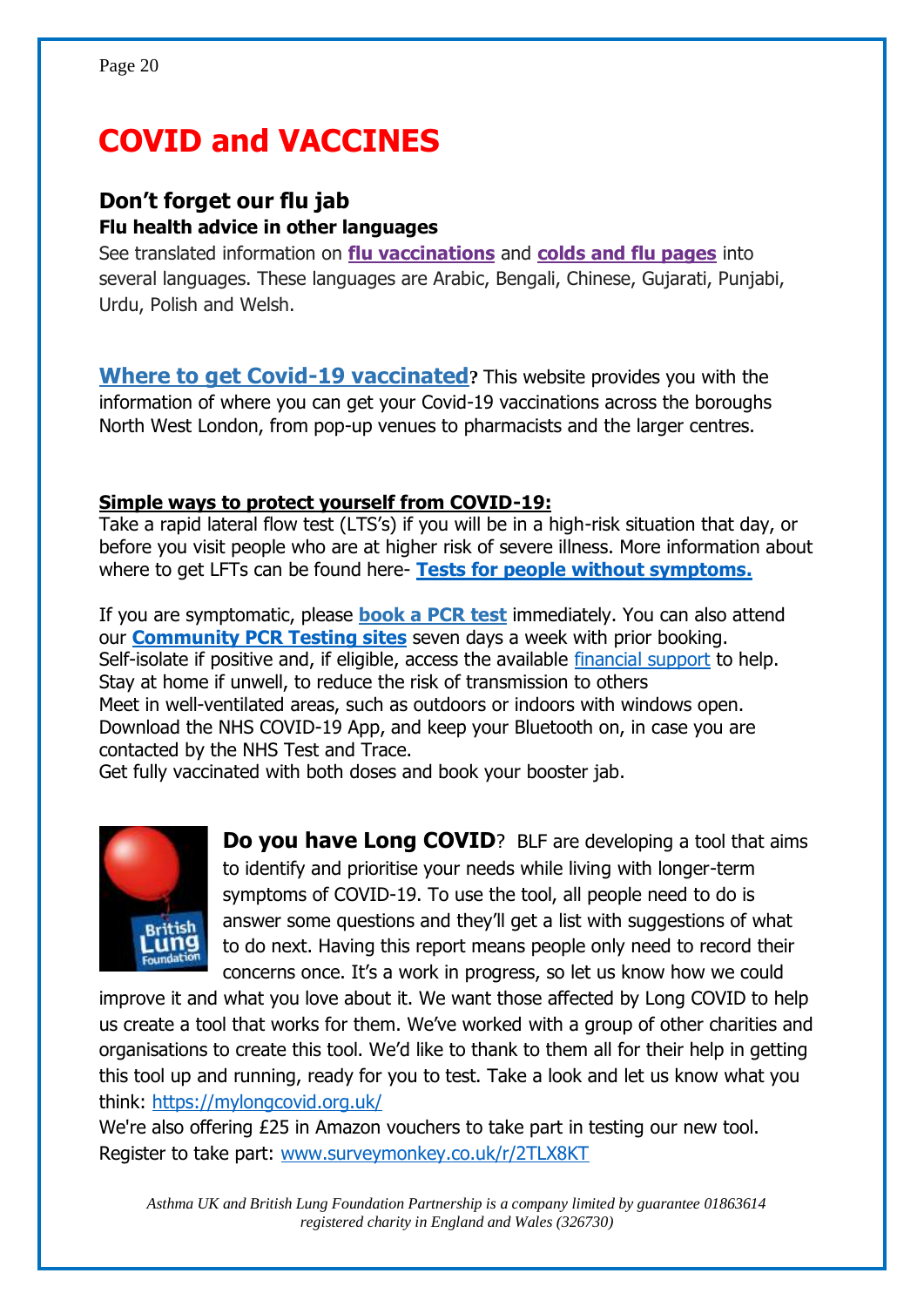And **[HERE](https://mailchi.mp/4dc8e1f6d56b/thanks-for-watching-covid-vaccines-4855390?e=863b631d55)** is the helpful ZOE video discussion on **Living with Long Covid**

**[This page](http://www.nwlondonccg.nhs.uk/coronavirus/post-covid.)** has been created to support people who have been diagnosed with Post Covid Syndrome (also known as **Long Covid**). If you are experiencing, or have been diagnosed with Post Covid symptoms, then this site is here to help you manage your condition. It features information on symptoms, support available, answers to questions you may have, as well as advice and shared experiences from other people.

If you're a patient in NorthWest London and you think you may have symptoms of Post Covid Syndrome, please make an appointment to see a clinician at your GP practice in the first instance. For urgent problems, please call NHS 111.

**NorthWest London CCG** has created **[this page](https://www.nwlondonccg.nhs.uk/coronavirus/post-covid?utm_source=facebook+1)** to support people who have been diagnosed with Post Covid Syndrome (also known as **Long Covid**). If you are experiencing, or have been diagnosed with Post Covid symptoms, then this site is here to help you manage your condition. Their newsletter is **[HERE.](https://www.nwlondonccg.nhs.uk/news-publications-events/news)**

**[This National COPD action plan](CERTIFIED-National-COPD-Policy-Action-Plan.pdf%20(npa.co.uk))** was developed in partnership with the Primary Care Respiratory Society, the British Lung Foundation, the Association of Respiratory Nurse Specialists, the Association of Chartered Physiotherapists in Respiratory Care and the National Pharmacy Association, supported by ACT on COPD secretariat, MHP Communications. The ACT on COPD secretariat was initiated and funded by AstraZeneca

**A third dose vaccination** is a top up for those who may not have had a full immune response from the first two doses. The aim is to give you a similar level of protection as someone without a weakened immune system who has had two doses. The follow up time is often shorter



**A booster vaccination** is an extra dose to help people who have had two doses retain their immunity, maximising their protection against COVID-19 ahead of the tricky winter months. [Go to this page to find out more about our booster programme.](https://sbuhb.nhs.wales/go/booster-programme/)



**[National Voices](https://www.nationalvoices.org.uk/about-us)** is the leading coalition of health and social care charities in England. We have more than 180 members covering a diverse range of health conditions and

communities, connecting us with the experiences of millions of people. We work together to strengthen the voice of patients, service users, carers, their families and the voluntary organisations that work for them. See their community-focused response on a **[Long Covid Webinar Event](https://www.youtube.com/watch?v=Xn554UsrDyY)**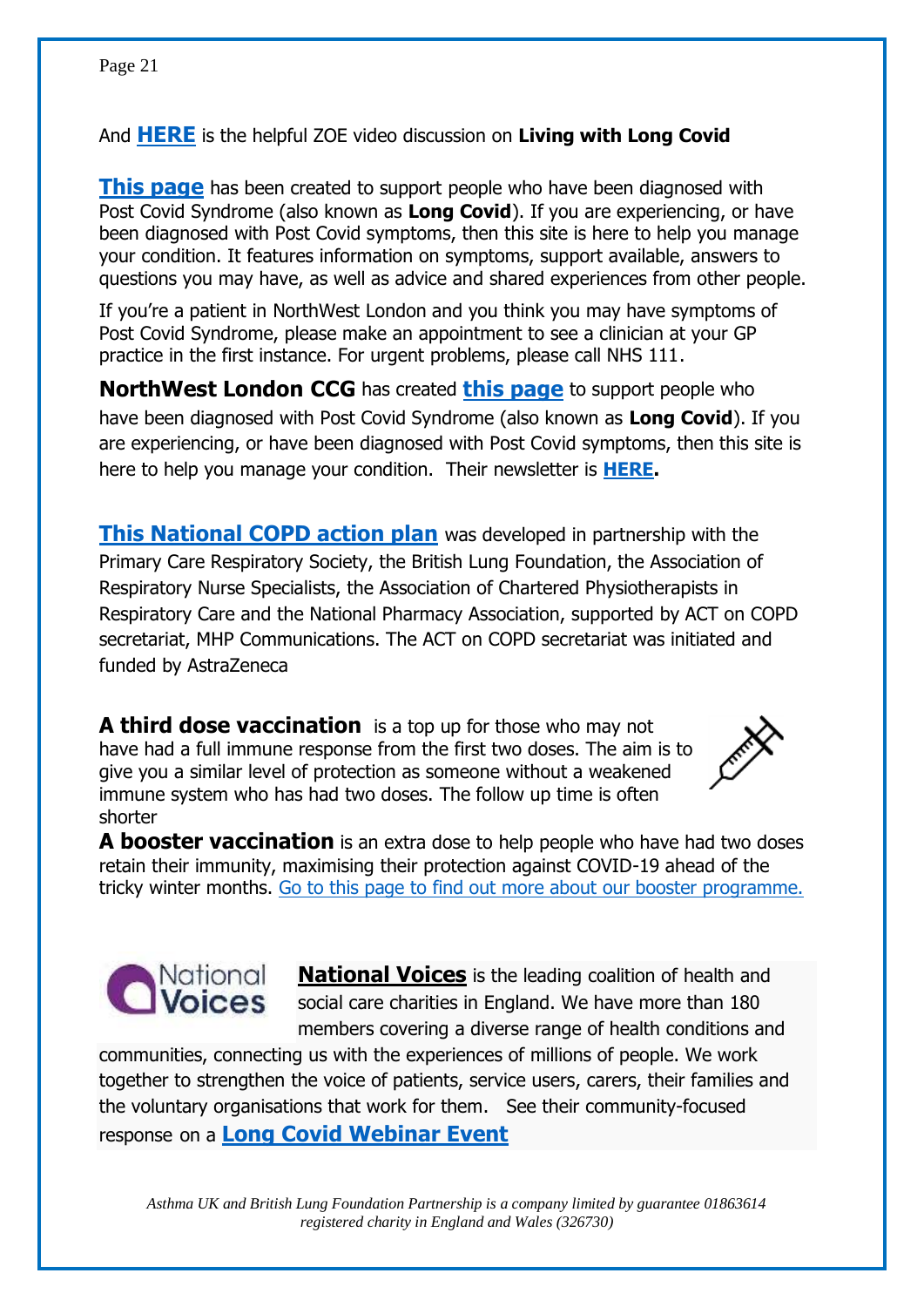**[A Report](News:%20Over%20a%20third%20of%20COVID-19%20patients%20diagnosed%20with%20at%20least%20one%20long%20COVID%20symptom%20|%20NIHR)** from the NIHR saying "that over a third of Covid-19 patients diagnosed with at least one long covid symptom.



And **[HERE](https://mailchi.mp/ee220f6649d3/nihr-arc-west-newsletter-december?e=f0aaae7f7a)** is their December news and research update

**[Here](https://sg-project-assets.s3.eu-west-2.amazonaws.com/10461/videos/AbbVie+-+The+impact+of+Covid+on+Long-Term+Conditions.mp4) is a video** about the difficulty of treatment for long-term conditions during the Covid-19 pandemic. And below are the NHS plans to help resolve this **My Planned Care** platform should be going live on 20<sup>th</sup> December.

It's aim is to:

- inform patients where they are on the waiting list
- how long they are likely to need to wait
- offer support on how to 'wait well' for their particular condition.

NHS England and NHS Improvement

# **OUR PLANET and RANDOM THINGS**



Please do ask you friends and family to save their printer ink cartridges for recycling. We have a collection box and can sometimes earn a few pence for our BLF charity. Hopefully to collect when we can meet up again! And again, please don't put them or your puffers in the bin!

**If you have a Post Office card account for your benefits, tax credits or state pension payments then this will be closing in** 

**November 2021.** You will still get your payment but will have to use a different bank account to draw out your money See more **HERE** 





Age UK are raising awareness about **[The Great British Public Toilet](https://technology-trust-news.org/47X-7MD31-U2XWMS-4MIUCG-1/c.aspx)  [Map](https://technology-trust-news.org/47X-7MD31-U2XWMS-4MIUCG-1/c.aspx)**, a fantastic website you can use to search for your nearest public toilet. It is the UK's largest database of publicly-accessible toilets, with detailed information about toilet locations, their features and opening hours, across London and the UK. The information is added by volunteers and throughout the campaign they will be raising

awareness about how you can become a toilet map volunteer. Also vote for paper maps for the digitally excluded Show your support **[HERE.](https://technology-trust-news.org/47X-7MD31-U2XWMS-4MLIYT-1/c.aspx)** Find out more **[here.](https://technology-trust-news.org/47X-7MD31-U2XWMS-4MLKPV-1/c.aspx)**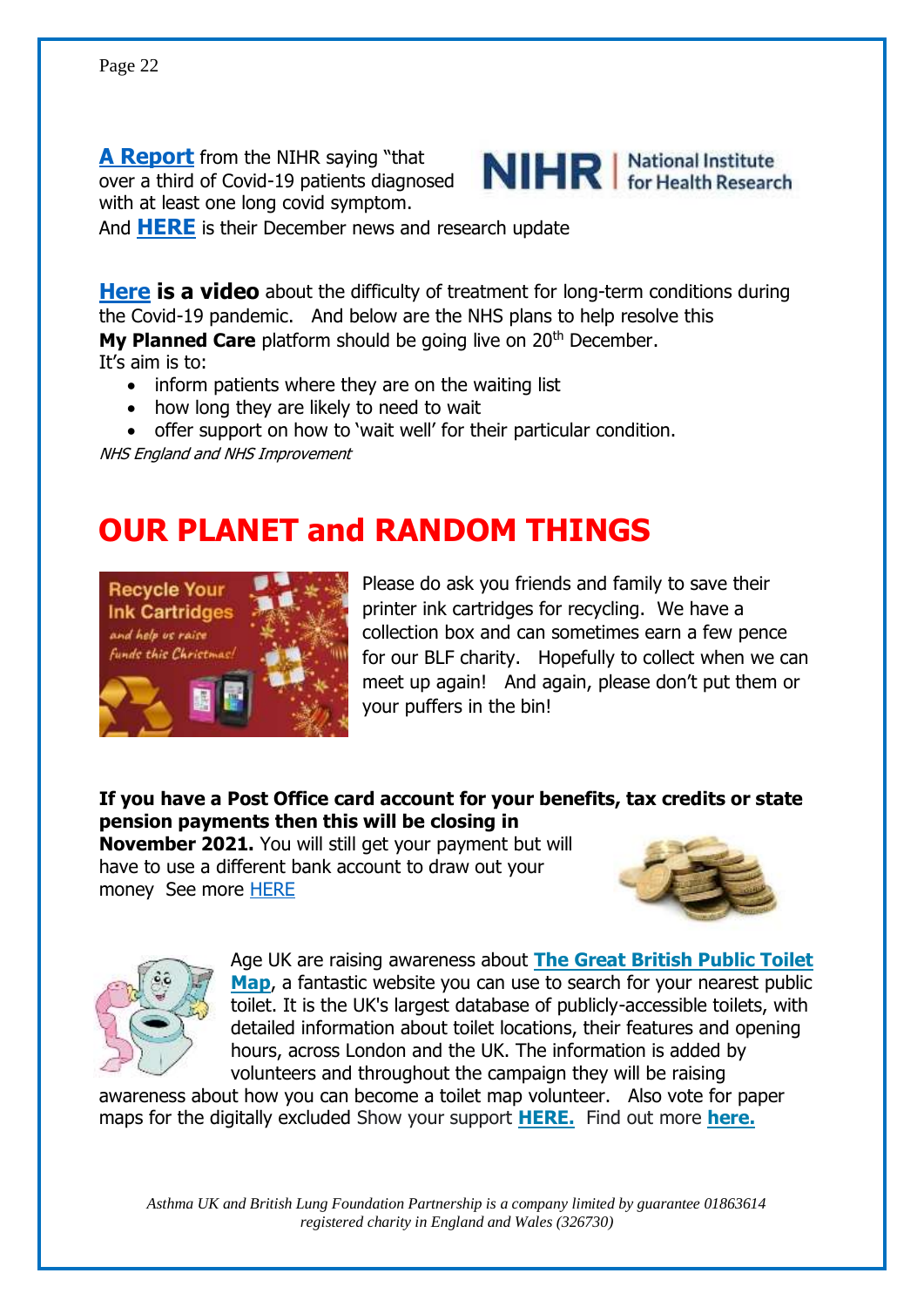It is an ongoing frustration that the news on the far more dangerous topic of **antibiotic resistance** is



takes a back seat to that of "who sat where at a non-existent party?" Read Helen's story **[HERE](https://youtu.be/Nd53xd6acmQ)** And Fact Sheets from the World Health Organisation **[HERE](https://www.who.int/news-room/fact-sheets/detail/antimicrobial-resistance)**



This interactive tool aims to help clinicians work with patients to identify a greener approach to delivering high quality, patient centred respiratory care. Read more about it **[HERE](The%20Greener%20Respiratory%20Pathway:%20A%20PCRS%20Initiative%20|%20Primary%20Care%20Respiratory%20Society%20(pcrs-uk.org))**



And the NHS is also working towards a Delivering a 'Net Zero' National Health Service and you can read their report **[HERE](https://www.england.nhs.uk/greenernhs/wp-content/uploads/sites/51/2020/10/delivering-a-net-zero-national-health-service.pdf)**



**[Their publications](http://www.health.org.uk/publications)** and long reads present knowledge and ideas gained from their research, **undation** improvement programmes and other areas of work. And **[HERE](Going%20green:%20what%20do%20the%20public%20think%20about%20the%20NHS%20and%20climate%20change?%20-%20The%20Health%20Foundation)** is their report on what the public think about

the NHS and Climate change

You may be aware that Philip Morris International (PMI), the world's largest cigarette manufacturer, is in the process of taking over Vectura [\(More information\)](https://www.pcrs-uk.org/civicrm/mailing/url?u=30678&qid=2284697). Vectura is a British pharmaceutical company specialising in the delivery mechanism for inhaled medication, and receives income from inhalers used to treat COPD and asthma. This includes 13 out of 120 devices licensed for the treatment of these conditions, so for most individuals an alternative that is likely to be



equally effective is available. In taking over Vectura **Philip Morris International will profit from treating the very illnesses that its tobacco products cause.**

It is also thought that one aspect of them taking over the mechanisms that delivery respiratory medicines, may be used in the future to deliver nicotine.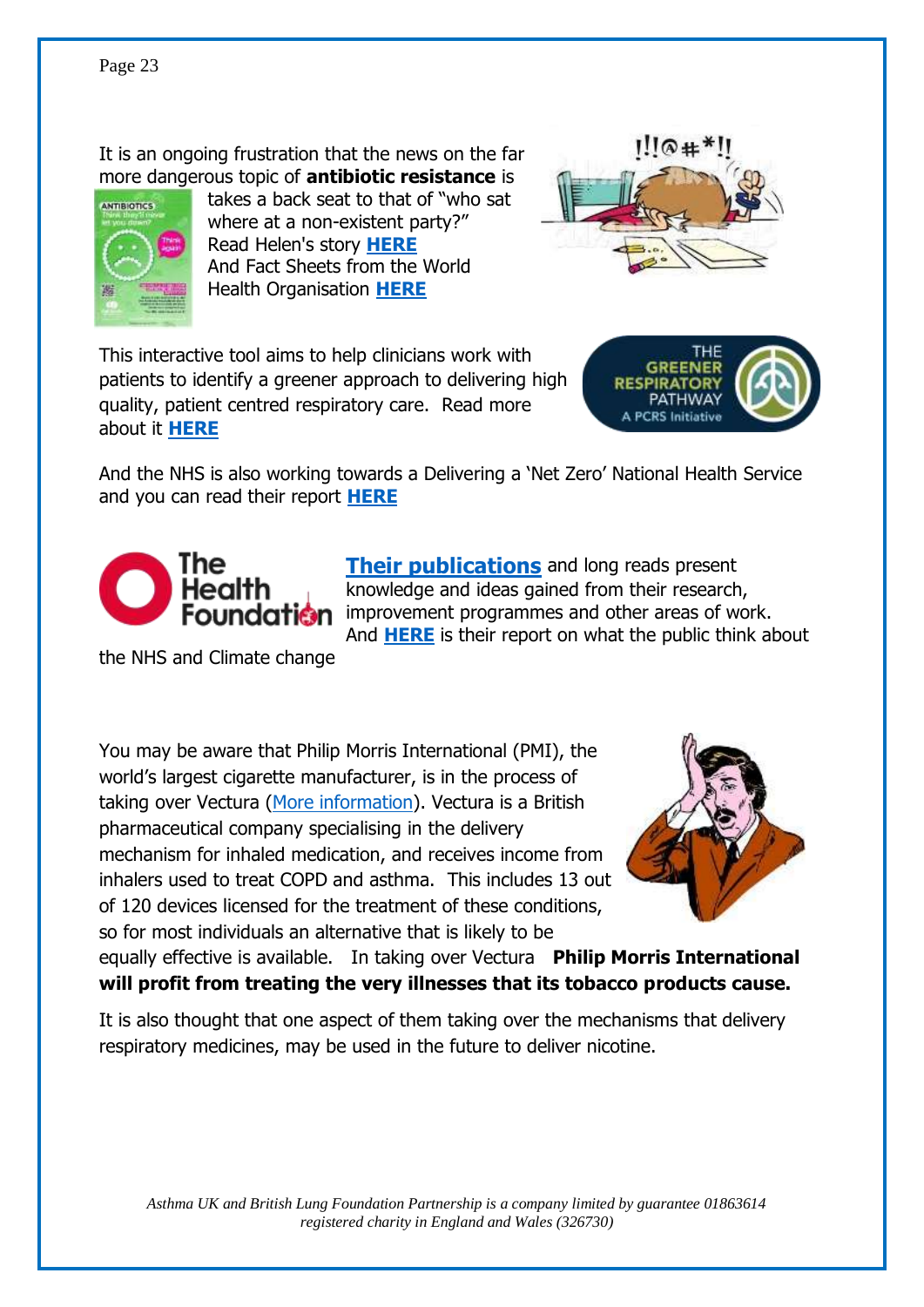### See **[HERE](https://chng.it/MFVjQrPjHT)** a petition for **Pharmaceutical companies to fund their medicine packet recycling programmes.**

**TerraCycle have just announced the closure of their medicine packet recycling** scheme sponsored by Sanofi. **We need other pharmaceutical companies to join forces with them to re-start this scheme.** They all have a corporate responsibility to recycle the

waste they produce - for the environment's sake.

Medicine blister packets have previously been unable to be



recycled but TerraCycle found a solution, but the scheme has been closed as they were overwhelmed with **billions of medicine packets that people wanted to recycle** and they are having to re-think the infrastructure and the funding. **People are trying desperately to reduce their plastic usage and waste but when living with long term medical conditions this is not easy.** 



Did you know that **[Foundations](https://www.foundations.uk.com/)** is the National Body for Home Improvement Agencies in England? This means that they are contracted by the Ministry of Housing Communities and Local Government to oversee a national network of nearly 200 home improvement agencies (HIAs) and handyperson providers across the country.

**[HERE](https://www.youtube.com/embed/WfGMYdalClU)** is a really harsh, shocking but true cartoon by Steve Cutts on humanity on earth. Because we don't see things, doesn't always mean they aren't there.



[Steve Cutts](https://www.google.com/search?q=steve+cutts+animation&client=firefox-b-d&sxsrf=AOaemvLUXeibO53F8pgwmLp42AWXKCPgxQ:1639844687440&tbm=isch&source=iu&ictx=1&fir=_mOY-MydBgmtDM%252C_q4ZT6Msqc7sAM%252C%252Fg%252F11bw7s1r5s%253BvCe-3f05Kh7U3M%252Cq0282R6EqwSjFM%252C_%253BHhOXI117i7Fe-M%252Ctz3304wlFH3ZtM%252C_%253BSfSHDxhqpH1z7M%252Ctz3304wlFH3ZtM%252C_%253ByUKncGeI6JXgLM%252Ctz3304wlFH3ZtM%252C_&vet=1&usg=AI4_-kQpf8YPZ5ZXyYTX13PyB-4-x9LJ3g&sa=X&ved=2ahUKEwjPk9PA4e30AhWcQUEAHV-6CqcQ_B16BAgxEAE#imgrc=_mOY-MydBgmtDM) is an illustrator and animator based in London, England. His artwork satirises the excesses of modern society. His style is inspired by 1920s cartoons, as well as modern comic books and graphic novels.

**Thames Water** has some handy hints on how to prepare your home for winter **[HERE.](https://www.thameswater.co.uk/help/home-improvements/prepare-your-home-for-winter)**





Do you need help at home perhaps after a hospital stay or because you are not as mobile as you used to be? Look on the NHS website to find suitable home care near you - click on this [LINK:](https://www.nhs.uk/conditions/social-care-and-support-guide/care-services-equipment-and-care-homes/national-homecare-providers/)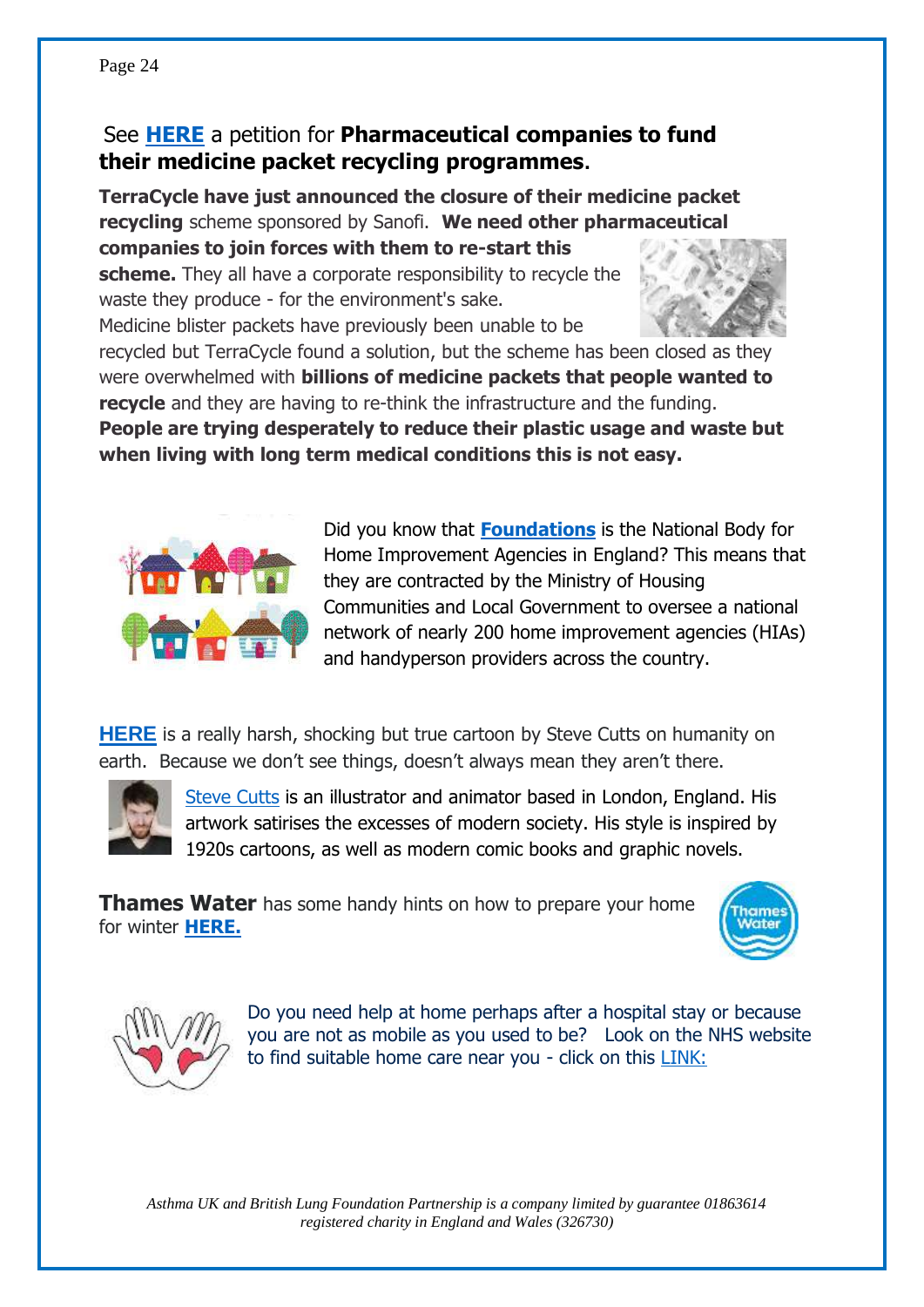

[Love Food, Hate Waste](Love%20Food%20Hate%20Waste) has lots of handy hints, recipes and other ideas to stop the current wasting of food.

Though the imminent changes with the current Omicron virus mutation may mean the closing of restaurants. I am hoping

that there will be someway in which their food can go to good causes and not be wasted. Though perhaps [OLIOEX](https://olioex.com/) or "[Too Good to Go](https://toogoodtogo.co.uk/en-gb)" may be able to help.

The latter helps bridge the delicious, fresh food goes to waste at cafes, restaurants, hotels, shops and manufacturers - just because it hasn't sold in time. The Too Good To Go app lets you buy and collect this food - at a great price - so it gets eaten instead of wasted. You won't know exactly what's in your order until you pick it up it's all part of the surprise. Download the app to get started.

Whilst OLIO connects neighbours with each other and with local businesses so surplus food can be shared, not thrown away. This could be food nearing its sell-by date in local stores, spare home-grown vegetables, bread from your baker, or the groceries in your fridge when you go away.

### **Cities cover just 2% of the world's surface but consume 75% of the world's resources'.**



The relationship between food and cities is fundamental to our everyday lives. Food shapes cities and through them it moulds us - along with the countryside that feeds us. Yet few of us are conscious of the process and we rarely stop to wonder how food reaches our plates. [Carolyn Steel](https://www.carolynsteel.com/) examines the way in which modern food production has damaged the balance of human existence and reveals that we have yet to resolve a centuries-old dilemma - one which holds the key to a host of current problems, from obesity and the inexorable rise of the supermarkets to the destruction of the natural world.



Research suggests that people who eat a healthy diet rich in plant-based foods are less likely to get COVID-19. Eating this way can also help you recover if you have the virus. Scientists from the [ZOE COVID Study,](https://covid.joinzoe.com/) the largest of its kind, have found that people who ate a high-quality diet, rich in plant-based foods, were 10% less likely to get COVID-19 and 40% less likely

to get severe COVID-19 requiring treatment in the hospital. In this article **[LINK](What%20Foods%20Should%20I%20Eat%20To%20Fight%20COVID?%20(joinzoe.com))**, you can discover what the latest research says about the link between food and COVID-19, find out what foods to eat and to avoid, and what to eat if you do have COVID-19.



WWF is worth joining and **[HERE](https://www.wwf.org.uk/what-can-i-do/10-tips-help-you-eat-more-sustainably)** see 10 tips of their to help you eat more sustainably, amongst other great information.